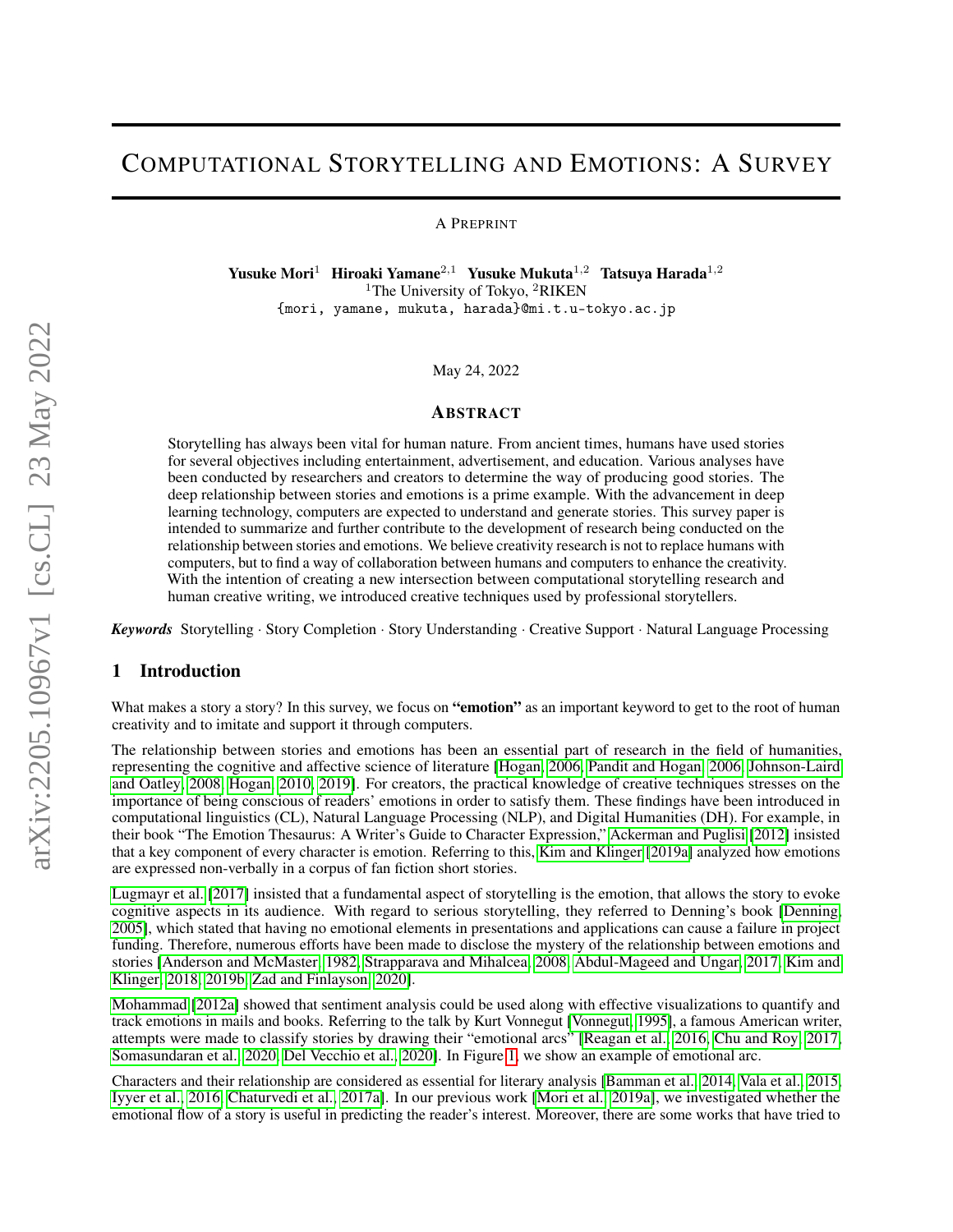<span id="page-1-0"></span>

**Ill Fortune** 

Figure 1: A representative emotional arc, called "Man In Hole." It starts a little above average. Somebody gets into trouble and gets out of it. This is a reproduction of a diagram drawn by [Vonnegut](#page-15-7) [\[1995\]](#page-15-7).

control story generation by considering emotions [\[Chandu et al., 2019,](#page-15-17) [Luo et al., 2019,](#page-16-0) [Brahman and Chaturvedi, 2020,](#page-16-1) [Dathathri et al., 2020,](#page-16-2) [Xu et al., 2020\]](#page-16-3).

There are various terms which are interchangeably used with "emotion," such as sentiment, feeling, and affect. Furthermore, the field of NLP uses "sentiment analysis" and "emotion analysis" differently. Referring to [\[Mayer et al.,](#page-16-4) [2008,](#page-16-4) [Liu, 2015\]](#page-16-5), [Kim and Klinger](#page-16-6) [\[2019c\]](#page-16-6) defined emotion and sentiment as follows:

- Emotion: an integrated feeling state involving physiological changes, motor-preparedness, cognition about action, and inner experiences that emerges from an appraisal of the self or situation.
- Sentiment: positive or negative feeling underlying an opinion.

This definition is followed in this survey, but for simplicity, and unless otherwise noted, the two terms are used interchangeably as follows; "sentiment" refers to the positive-negative emotion axis (i.e., 1-dimensional expression), while "emotion" refers to the more diverse range of emotions.

In this paper, we discuss the results of our survey, conducted to verify the relationship between stories and emotions. Here, we introduce some remarkable recent survey papers on related topics.

[Alhussain and Azmi](#page-16-7) [\[2021\]](#page-16-7) surveyed on automatic story generation, especially focusing on non-interactive textual stories. They introduced three groups of such models: the structural models, planning-based models, and machine learning models. In their survey, they introduced MEXICA [\[Pérez y Pérez and Sharples, 2001\]](#page-16-8), MINSTREL [\[Turner,](#page-16-9) [1993,](#page-16-9) [1994\]](#page-16-10), and the analysis of emotional flow [\[Mori et al., 2019a\]](#page-15-16) as the stream of understanding and generating stories that incorporate emotions.

[Bae et al.](#page-16-11) [\[2021\]](#page-16-11) conducted a preliminary survey on story interestingness, setting "how to measure story interestingness" as the research question. They insisted that there are two factors involved: the cognitive factor and the emotional factor.

[Li et al.](#page-16-12) [\[2022\]](#page-16-12) focused on the paradigm of pretrained language models (PLMs) and its application in text generation. They discussed the key factors for getting a desirable output.

Our survey is novel because in terms of creative writing support we include the findings of professional creative writers. Furthermore, computational story understanding and generation is an interdisciplinary field between humanities and the information sciences. Although this research is mainly based in the field of information science, it has a viewpoint associated with applications in humanities and practical knowledge to this field. Recent findings in neuroscience that examine the relationship between emotion and story is also presented. Although emotions are handled in various ways in story comprehension and generation, a more appropriate way to handle emotions in light of the latest findings is also presented in this study.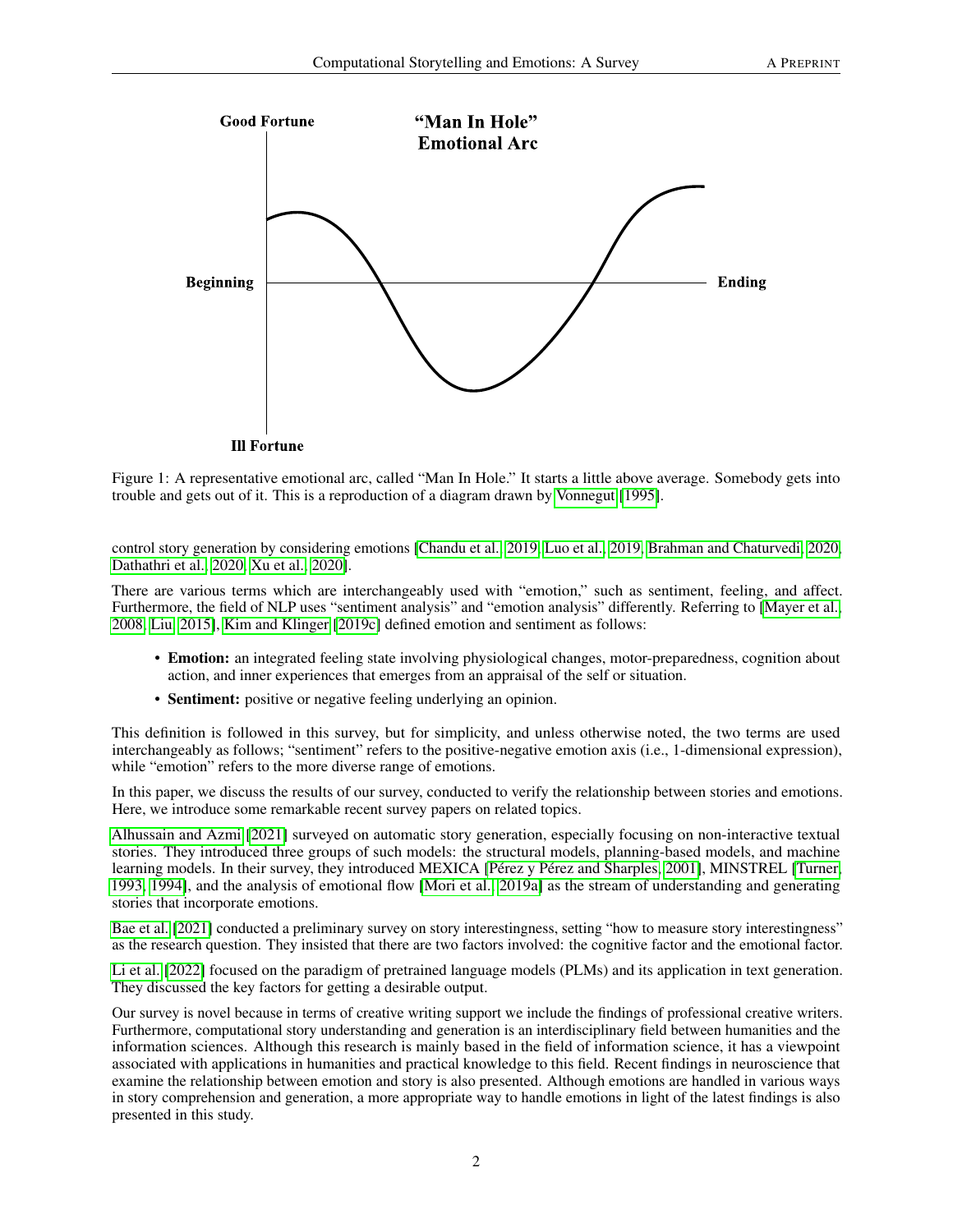<span id="page-2-0"></span>

Figure 2: Schematic diagram of story generation through human-computer interaction.

Figure [2](#page-2-0) shows a schematic example of human-computer interactive story generation. In this system, the computer edits the text written by the human and then the human re-edits it to create the final version. To achieve this, computers are required to have various abilities such as understanding context, generating appropriate sentences, and explaining why the editing is done.

Now, our research question is; how can computers understand human creativity and enhance it with machine learning technologies?

The main contributions of our survey are as follows:

- We conducted our survey on the various elements of a story with particular attention to emotion. With the intention of creating a new intersection between computational storytelling research and human creative writing, we introduced creative techniques used by professional storytellers and examined how emotions are treated in these techniques.
- For a computer to support human creativity, it is necessary to solve the integrated task of understanding the story that a human is trying to write and supplementing it with appropriate story generation. This survey was conducted with the intention to accelerate the study on supporting creative writing based on research on story understanding and generation.

Note that our main focus is to understand human creativity with computers and to enhance it with machine learning technologies. We believe creativity research is not about replacing humans with computers but about finding a way in which humans and computers can collaborate to enhance creativity. We hope this survey on stories and emotions will serve as a material to proceed such research.

# 2 Structure of this Paper

As a guide to look through our survey, we briefly describe the significance of each section.

In Section [3](#page-3-0) we introduce how professional storytellers consider the importance of emotions. For concrete examples, we cite some screenwriting techniques and show the relationship between story structure and emotions.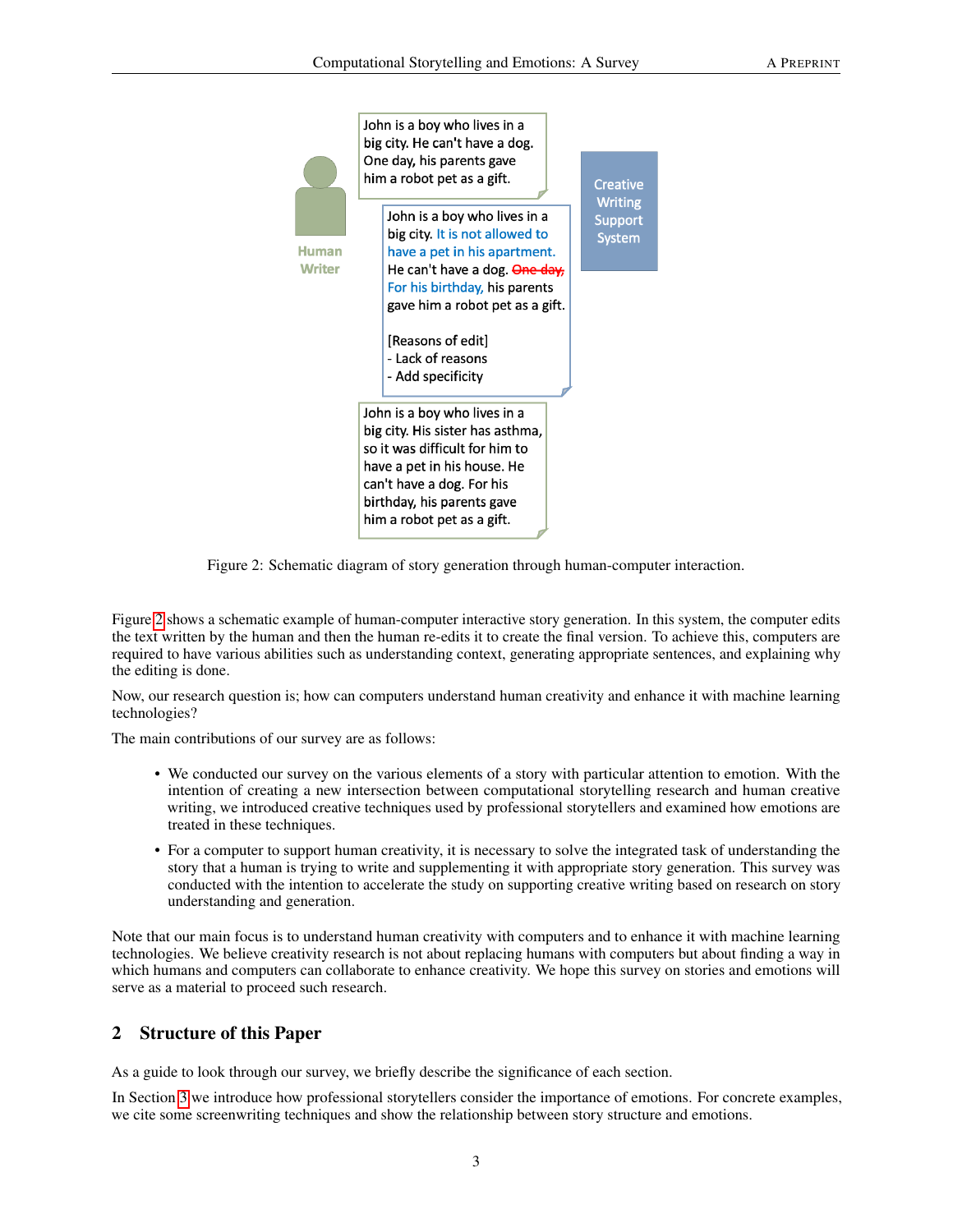Section [4](#page-5-0) introduces the research on the relationship between stories and emotions since the 1980s, mainly focusing on three popular views of emotions in computational analysis.

In Section [5,](#page-8-0) we outline recent rapid developments in language models. We present research on story generation; and also discuss text generation. This is to characterize story generation research, which can serve as a reference for future application in other domains to stories.

In Section [6,](#page-11-0) we introduce the tasks and methods useful in creative support. From the viewpoint of human story writing assistance, we believe in the possibility of a story completion approach.

Furthermore, we widen our survey to affective neuroscience in Section [7.](#page-12-0) We focus on emotions through the viewpoint of recent advances in affective neuroscience, to introduce an alternative perspective to the three popular views of emotions.

In this paper, we focus on emotion as an important element in a story; however, emotion alone does not make a story. Thus, in Section [8,](#page-13-0) we address other elements in a story and discuss their integration with research on emotion and their future direction.

Finally, we conclude our survey in Section [9.](#page-14-9)

# <span id="page-3-0"></span>3 Emotion in Screenwriting Theories

In research on the creation/co-creation of stories, the findings of those who actually create stories are helpful. A representative example is "emotional arcs." This term is well-known to have been introduced by the American writer, [Vonnegut](#page-15-7) [\[1995\]](#page-15-7). Based on the idea, [Reagan et al.](#page-15-8) [\[2016\]](#page-15-8) studied how stories could be clustered. In this section, we survey some practical creative writing techniques which we believe, will be helpful in conducting research on creative assistance.

Theories about creating stories emphasize the importance of being conscious of readers' emotions in order to satisfy them. In particular, theories of screenplay writing are often considered to be practical, even by novelists [\[Brody, 2018\]](#page-16-13). This can be attributed to the fact that films require more people and money than novels, and have a restriction on how long a movie can run. Thus, there is a stronger need and merit to theorize how to "construct a structure of stories that sells well" than novels.

Our target is a novel, a story written in a text. We are aware that creating a novel is not the same as creating a film script. However, film screenplay writing has indeed been introduced into the practice of novelists and has proven useful in these different media. As a specific example, "SAVE THE CAT!" [\[Snyder, 2005\]](#page-16-14), a technique originally proposed for screenplay writing, has been systematically applied to novel writing [\[Brody, 2018\]](#page-16-13).<sup>[1](#page-3-1)</sup>

One of the most famous screenplay structures is the "three-act structure" proposed by [Field](#page-16-15) [\[2006\]](#page-16-15). The first act sets up the situation, the second depicts the conflicts of the characters, and the third depicts the resolution. The entire screenplay is estimated to be 120 pages distributed as 30, 60, and 30 pages. The second act is particularly long; therefore, it is divided into the first and second halves with a central point. Figure [3](#page-4-0) shows the overview of the three-act structure.

According to [Gulino](#page-16-16) [\[2004,](#page-16-16) [2019\]](#page-16-17), "eight sequences" were proposed by Frank Daniel. While teaching screenwriting to students based on the three-act structure, he advised the students who were worried that each act was too long for the screenplay, to divide it into eight sequences of 15 pages each. Figure [3s](#page-4-0)hows the overview of this approach. This approach divides a story into eight equal lengths. [Gulino](#page-16-16) [\[2004\]](#page-16-16) explained that another reason for the number of sequences being eight was the physical limitation. When movies were shown on films, a 120-minute movie was divided into eight reels (rolls of film) due to capacity constraints. At 18 frames per second, the reels could contain between 10 and 15 minutes. The audience had to wait during the change of reel from the finished one to the next one by the projectionist. Filmmakers had to deal with this interval. Each reel needed its role in the movie, therefore, a 120-minute movie came to have eight meaningful units. Conversely, it can be said that physical constraint was one of the causes that shaped the composition of the film.

Another well-known theory about story structure is "Blake Snyder Beat Sheet" (BS2), introduced by "SAVE THE CAT!" by [Snyder](#page-16-14) [\[2005\]](#page-16-14). While the author appreciated that Field's book is helpful for screenwriters, he proposed a new structure with points in between, as the space between acts is too vast for a three-act structure. This is the division of a story into 15 "beats," and is widely used. The overview of the BS2 is shown in Table [1.](#page-4-1)

<span id="page-3-1"></span><sup>&</sup>lt;sup>1</sup>Tetsuro Shimauchi, who translated [\[Iglesias, 2005\]](#page-16-18) and [\[Brody, 2018\]](#page-16-13) to Japanese, noted in his afterword as the translator in [\[Brody, 2018\]](#page-16-13) that the response from those who write novels has been more noticeable than those who write screenplays, even though [\[Iglesias, 2005\]](#page-16-18) is a book on screenwriting.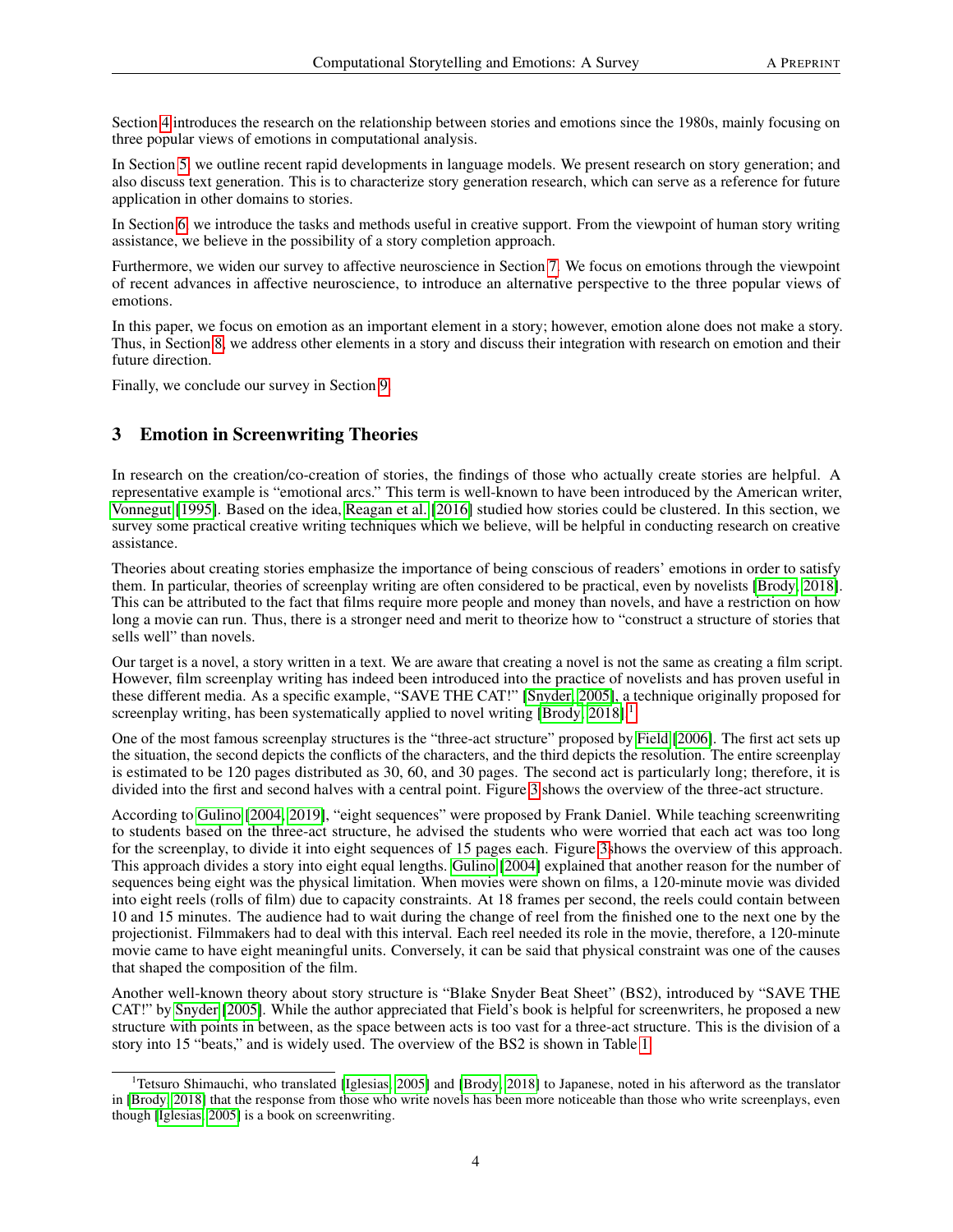<span id="page-4-0"></span>

<span id="page-4-1"></span>Figure 3: The overview of the Three-Act Structure and Eight Sequences. As an example of the latter, we used the analysis of "Toy Story" (1995) conducted by [Gulino](#page-16-16) [\[2004\]](#page-16-16).

|    | <b>Beat</b>             | <b>Pages</b> |
|----|-------------------------|--------------|
| 1  | Opening Image           |              |
| 2  | Theme Stated            | 5            |
| 3  | Set-up                  | $1 - 10$     |
| 4  | Catalyst                | 12           |
| 5  | Debate                  | $12 - 25$    |
| 6  | Break into Two          | 25           |
| 7  | Sub Plot                | 30           |
| 8  | Fun and Games           | $30 - 55$    |
| 9  | Midpoint                | 55           |
| 10 | Bad Guys Close In       | $55 - 75$    |
| 11 | All Is Lost             | 75           |
| 12 | Dark Night of the Soul  | $75 - 85$    |
| 13 | <b>Break into Three</b> | 85           |
| 14 | Finale                  | 85 - 110     |
| 15 | Final Image             | 110          |

#### Table 1: The overview of the Blake Snyder Beat Sheet.

[Iglesias](#page-16-18) [\[2005\]](#page-16-18) insisted the importance to distinguish between two types of emotions – character emotions and reader emotions. He gave the example of a comedy, where characters are stressed, but the viewers laugh at them. In a thriller, the characters may be calm and unaware, while the viewers may be on the edge of their seats because of a threat that the character is not aware of. He warned that screenwriters, who have a general inkling that emotions are important in a screenplay, put too much attention on the emotions of their characters. He wrote, *"Whether your character cries or not is not as important as whether the reader cries."*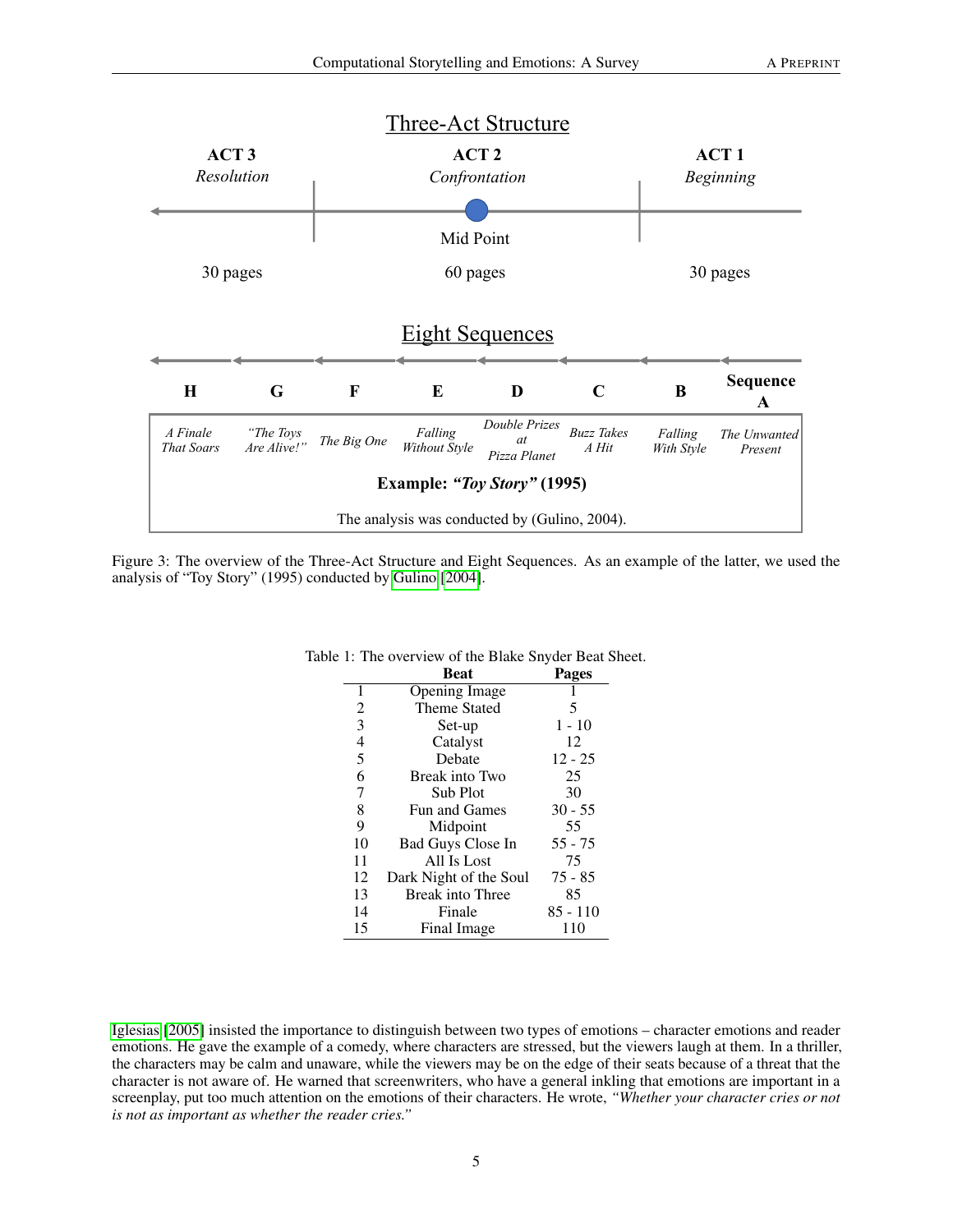<span id="page-5-2"></span>

| <b>Theory</b>              | Type        | <b>Features</b>                                                  |
|----------------------------|-------------|------------------------------------------------------------------|
| Theory of basic emotions   | Categorical | Emotions are universal and innate because they are perceived     |
| by Ekman [1993]            |             | through facial expressions in the same way regardless of what    |
|                            |             | culture one belongs to. There are six emotions: anger, disgust,  |
|                            |             | fear, happiness, sadness, and surprise.                          |
| Wheel<br>emotions<br>оf    | Categorical | A hybrid model that arranges emotions into concentric circles    |
| by Plutchik [1980]         |             | with the inner being the basic and the outer being more complex  |
|                            |             | emotions.                                                        |
| Circumplex model of affect | Dimensions  | Emotions are represented as vectors in a two-dimensional space   |
| by Russell $[1980]$        |             | and can be explained by a combination of two independent axes,   |
|                            |             | Valence and Arousal. Valence means pleasantness-unpleasantness   |
|                            |             | and Arousal means calmness-excitement. They are called "core     |
|                            |             | affect". As an extension, a third axis called Dominance can be   |
|                            |             | added for a three-dimensional representation [Russell and Mehra- |
|                            |             | bian, 1977]. Dominance means perceived control ranging from      |
|                            |             | submissive to dominant.                                          |

Table 2: The three popular viewpoints of emotions used in emotion analysis of text.

## <span id="page-5-0"></span>4 Story Understanding and Emotions

In this section, we introduce the development of research in the field of story understanding, particularly in terms of understanding emotions. We also introduce datasets that handle the relationship between text and emotion and how they have been constructed with different intentions.

#### <span id="page-5-3"></span>4.1 Understanding Emotion in Stories and Narratives

A story consists of three elements – character, event, and setting (i.e., location and temporal setting) [\[Park et al., 2020\]](#page-16-23). At the intersection of NLP and literary analysis, various studies have been conducted on these factors. Some analyze stories from the importance of characters and their relationships [\[Bamman et al., 2013,](#page-17-0) [2014,](#page-15-12) [Massey et al., 2015,](#page-17-1) [Vala](#page-15-13) [et al., 2015,](#page-15-13) [Chaturvedi et al., 2016,](#page-17-2) [Srivastava et al., 2016\]](#page-17-3). To better comprehend stories, some studies considered stories to be collections of events. Using film scripts as a departure point for more general narrative research, [Murtagh](#page-17-4) [et al.](#page-17-4) [\[2009\]](#page-17-4) analyzed their style and structure. They quantified various central perspectives, which have been discussed in McKee's book, "Story" [\[McKee, 1997\]](#page-17-5).

Referring to The Narrative Cloze Test [\[Chambers and Jurafsky, 2008\]](#page-17-6) as a typical example of story understanding task considering events, [Mostafazadeh et al.](#page-17-7) [\[2016\]](#page-17-7) proposed the Story Cloze Test (SCT) as a more difficult task. SCT presents four sentences and the last sentence is excluded from a story composed of five sentences. The system must select an appropriate sentence from two choices that complement the missing last sentence. In addition to the task, the authors released a large-scale story corpus named ROCStories, which is a collection of non-fictional daily-life stories written by hundreds of workers of Amazon Mechanical Turk. The five-sentence stories contained varied common-sense knowledge.

[Park et al.](#page-16-23) [\[2020\]](#page-16-23) analyzed emotions in a story text using an emotion embedding model. In recent years, emotion estimation has been actively studied [\[Park et al., 2019,](#page-17-8) [Demszky et al., 2020\]](#page-17-9) using unsupervised pre-trained large neural models such as BERT [\[Devlin et al., 2019\]](#page-17-10).

The number of characters in a story is not always one (protagonist) and research has been done in relation to this. [Winston](#page-17-11) [\[2011\]](#page-17-11) arranged for the simultaneous reading of stories by two separate personas, Dr. Jekyll and Mr. Hyde. Presenting NovelPerspective, a tool to subset digital literature based on the point of view (POV), [White et al.](#page-17-12) [\[2018\]](#page-17-12) showed many novels have multiple characters, each with their own storyline. We can refer to them and say that various perspectives should be considered when we consider emotions.

The importance of emotions in storytelling has long been pointed out and efforts to verify it using computers can be traced back to the 1980s. The pioneering work was done by [Anderson and McMaster](#page-15-0) [\[1982\]](#page-15-0).<sup>[2](#page-5-1)</sup> Based on the 1,000 most frequently used English words for which [Heise](#page-17-13) [\[1965\]](#page-17-13) had presented semantic differential factor scores, they reported

<span id="page-5-1"></span><sup>&</sup>lt;sup>2</sup>Alternatively, when [Lehnert](#page-17-14) [\[1981\]](#page-17-14) proposed Plot Units, he mentioned the events as positive or negative; "Events that please" and "Events that displease", so this may be called the first step.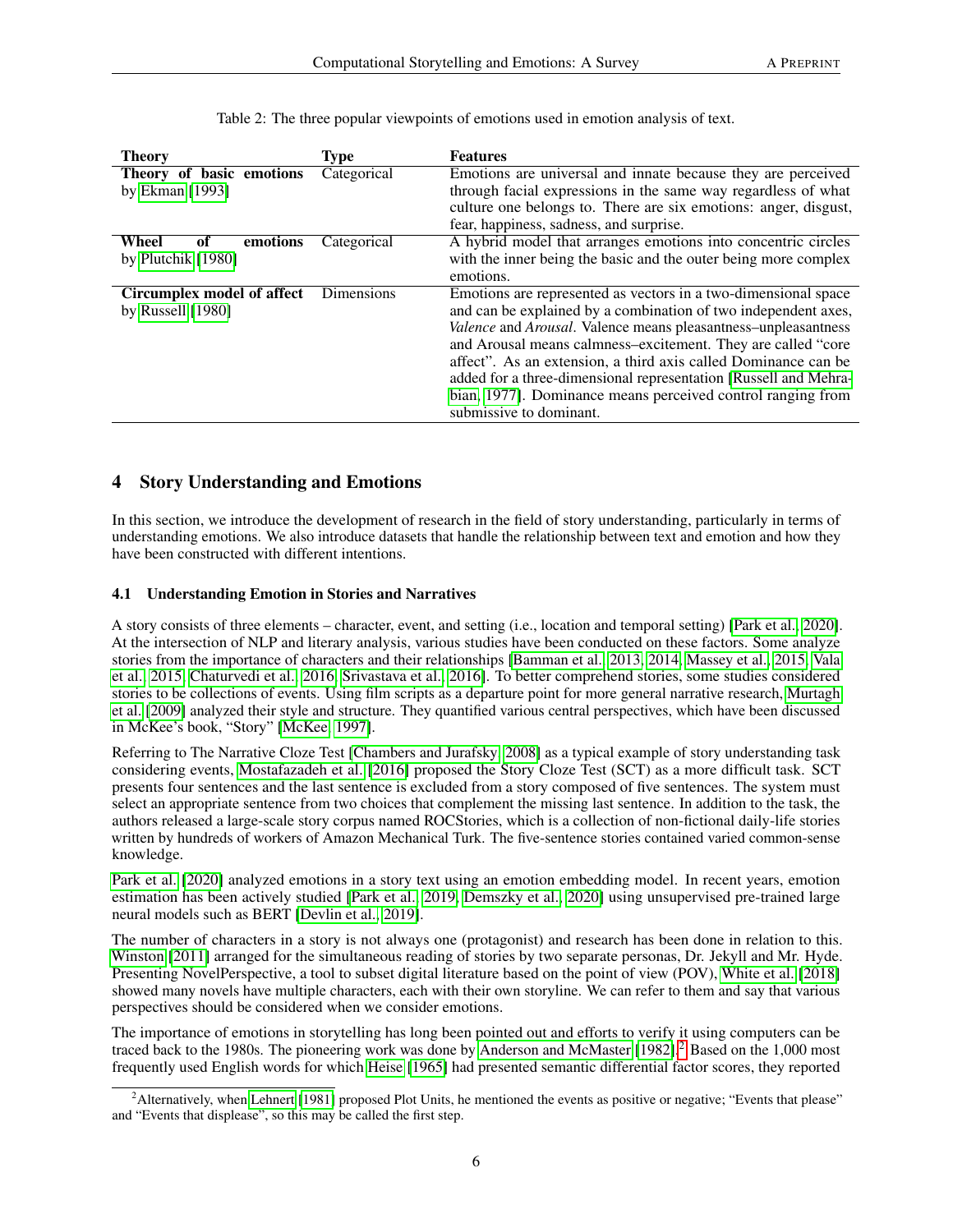the development of a computer program to assist the analysis and modeling of emotional tone in text by identifying those words in a passage of discourse. Emotion analysis in text is closely related to lexicons annotated with emotions, and in these annotations and analyses, psychological findings have been referred.

[Kim and Klinger](#page-16-6) [\[2019c\]](#page-16-6) stated that there are three theories of emotions popular in computational analysis of emotions: Ekman's theory of basic emotions [\[Ekman, 1993\]](#page-16-19), Plutchik's wheel of emotion [\[Plutchik, 1980\]](#page-16-20), and Russell's circumplex model [\[Russell, 1980\]](#page-16-21).[3](#page-6-0)

These three views can be divided into categorical and dimensional emotions [\[Buechel and Hahn, 2017a,](#page-17-15) [Hakak et al.,](#page-17-16) [2017\]](#page-17-16): Categorical emotions are represented by Ekman's basic emotions and Plutchik's wheel of emotions. Dimensional emotions are represented by Russell's circumplex model. Categorical emotion theories divide emotions into discrete emotion labels. However, the dimensional emotion theory represents the emotion classes in a dimensional form. We summarize the three theories of emotions in Table [2.](#page-5-2)

Research on emotion and text strives to better understand human-written texts [\[Strapparava and Mihalcea, 2008,](#page-15-1) [Abdul-Mageed and Ungar, 2017\]](#page-15-2). In the domain of story or narrative, [Alm et al.](#page-17-17) [\[2005\]](#page-17-17) provided children's novels with positive/negative sentiment evaluations and a more complex set of eight classes of emotions based on Ekman's basic emotions [\[Ekman, 1993\]](#page-16-19). To predict emotions using machine learning, they classified the eight emotions again into three emotional valences: positive, negative, and neutral. [Chaturvedi et al.](#page-17-18) [\[2017b\]](#page-17-18) proved that by considering emotional movement in a story, models could improve their performance on SCT. Studies have previously investigated the relationship between emotions and stories' interestingness. As aforementioned in Section [3,](#page-3-0) [Reagan et al.](#page-15-8) [\[2016\]](#page-15-8) showed that stories collected from Project Gutenberg<sup>[4](#page-6-1)</sup> could be classified into six styles by considering their emotional arcs (i.e., the trajectory of average happiness in a story).

It has been pointed out that the emotions of a story need to be considered from different perspectives [\[Bailey, 1999,](#page-17-19) [Winston, 2011,](#page-17-11) [Mori et al., 2019a\]](#page-15-16). Emotions differ depending on the position of the characters, though the emotions of the reader and the characters may not necessarily coincide. For example, the protagonist and the antagonist may have conflicting emotions. When the protagonist is in a pinch and depressed, the reader may be excited in anticipation of a subsequent counterattack.

In addition, [Winston](#page-17-11) [\[2011\]](#page-17-11), who posited the Strong Story Hypothesis, examined that the interpretation of the story changes depending on the perspective of each reader. Besides through the Strong Story Hypothesis, he also posited the *Directed Perception Hypothesis*: the mechanisms that enable humans to direct the resources of their perceptual systems to answer questions about real and imagined events account for much of common sense knowledge. Based on these hypotheses, he and his students—the Genesis Group—proposed Genesis, a story understanding system. They used Shakespeare's "Macbeth" as an example and showed that the Genesis could read patterns such as "vengeance." They arranged for the simultaneous reading of stories by two separate personas, which they jocularly named Dr. Jekyll and Mr. Hyde. This showed that the meaning of events in the story changes depending on the perspective. Finally, he insisted that the two hypotheses are inseparable and gathered them in another hypothesis, the *Inner Language Hypothesis*: human intelligence is enabled by a symbolic inner language faculty whose mechanisms support both story understanding and the querying of perceptual systems.

We [\[Mori et al., 2019a\]](#page-15-16) considered not only positivity and negativity but also more complicated emotions, using two annotation axes—valence and arousal—based on Russell's circumplex model [\[Russell, 1980\]](#page-16-21). Extending the emotional arc, which deals with only one dimension (positive-negative), we proposed an emotional flow that expresses the emotions of a story in two dimensions (valence and arousal), and discussed the influence of arousal on the interest of the story. The relationship between emotions and stories is important, not only for those two but also for variable aspects. In the context of the story ending generation, we conducted a human evaluation and analyzed the reasons due to which evaluators consider a story good or not [\[Mori et al., 2019b\]](#page-17-20). The analysis indicated that human evaluators were conscious of emotions, morals, and common sense when evaluating story endings. Even human-written endings were judged as not appropriate by human evaluators when they were against morals. [Hogan](#page-18-0) [\[2020\]](#page-18-0) discussed the strong relationship between ethics and "emotion and narrative" from the perspective of cognitive and affective science of literature.

For reference, we would like to touch on research considering reader's emotions in other text domain like news articles [\[Lin et al., 2007,](#page-18-1) [Lin et al., 2008,](#page-18-2) [Chang et al., 2015\]](#page-18-3), microblogs [\[Tang and Chen, 2012\]](#page-18-4). [Lin et al.](#page-18-1) [\[2007\]](#page-18-1) studied the classification of news articles into emotions they invoke in their readers. Tang and Chen [\[Tang and Chen,](#page-18-4)

<span id="page-6-0"></span> $3R$ ussell noted in his paper that: "While this article was under editorial review, Plutchik (1980) published a specific circumplex model of affect and reported previously unpublished data from H. R. Conte's (1975) doctoral dissertation supporting the model. Their model is similar, but not identical, to the one proposed here." It is so impressive that the theories representing categorical emotions and those representing dimensional emotions were proposed at about the same time.

<span id="page-6-1"></span><sup>4</sup> <https://www.gutenberg.org>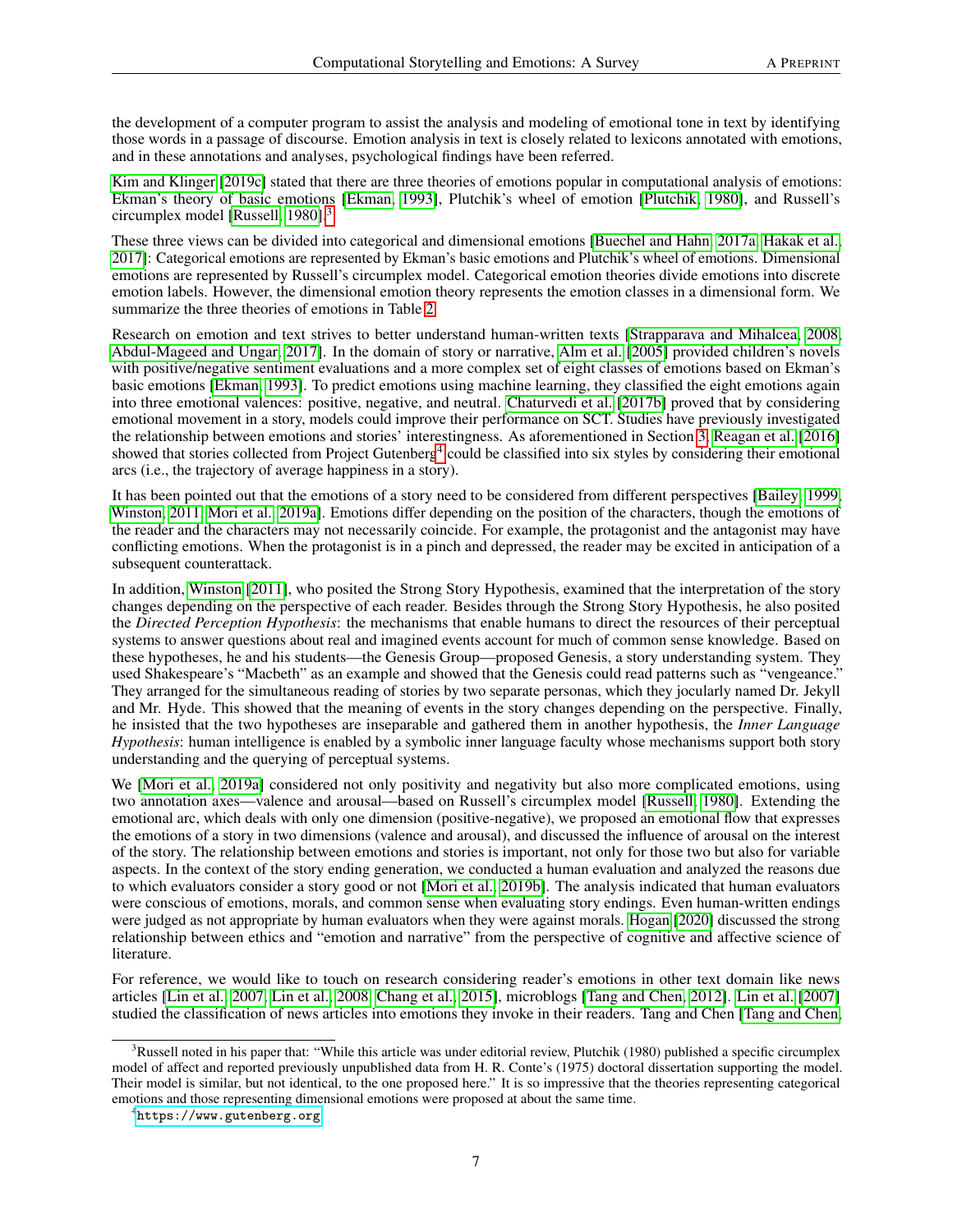[2012\]](#page-18-4) focused on a microblog conversation and insisted that the writer of the microblog and the reader who replies to it can both express their emotions. They named the process of changing from writer-emotion to reader-emotion as "a writer-reader emotion transition", and examined the mined sentiment words. Based on recognizing, reader-emotion is different and maybe more complex than writer-emotion [\[Lin et al., 2008,](#page-18-2) [Tang and Chen, 2012\]](#page-18-4). [Chang et al.](#page-18-3) [\[2015\]](#page-18-3) worked on reader-emotion estimation and on writing assistance using template considering reader-emotion in the news article domain. The research of other domains also influences our research on stories and we hope this study influences them in the future.

#### <span id="page-7-5"></span>4.2 Datasets of Text and Emotion

Many datasets have been proposed to deal with the relationship between text and emotion [\[De Bruyne et al., 2020\]](#page-18-5). There are lexicons that give emotional values to words and others that annotate emotions at the sentence level.

As noted in the previous subsection, models of emotion are commonly subdivided into categorical and dimensional ones. Datasets of text with emotion annotation are generally based on these emotional theories. Both the categorical and dimensional text-emotion datasets along with lexicons with emotions are presented below.

- Categorical text-emotion datasets: (children stories) [\[Alm et al., 2005\]](#page-17-17), *DENS* [\[Liu et al., 2019\]](#page-18-6), *GoEmotions* [\[Demszky et al., 2020\]](#page-17-9)
- Dimensional text-emotion datasets: (Facebook posts) [Preotiuc-Pietro et al., 2016], *EmoBank* [\[Buechel and](#page-17-15) [Hahn, 2017a](#page-17-15)[,b\]](#page-18-8), *Shared-Character Stories*[5](#page-7-0) [\[Mori et al., 2019a\]](#page-15-16)
- Lexicons: the General Inquirer [\[Stone and Hunt, 1963\]](#page-18-9), LIWC [\[Pennebaker et al., 2001,](#page-18-10) [Tausczik and](#page-18-11) [Pennebaker, 2010,](#page-18-11) [Pennebaker et al.\]](#page-18-12), ANEW [\[Bradley and Lang, 1999\]](#page-18-13), SentiWordNet [\[Esuli and Sebastiani,](#page-18-14) [Baccianella et al., 2010\]](#page-18-15), SenticNet [\[Cambria et al., 2010,](#page-18-16) [2020\]](#page-18-17), NRC Hashtag Emotion Lexicon [\[Mohammad,](#page-18-18) [2012b,](#page-18-18) [Mohammad and Kiritchenko, 2015\]](#page-18-19), NRC Valence, Arousal, Dominance Lexicon [\[Mohammad, 2018a\]](#page-19-0), NRC Affect Intensity Lexicon [\[Mohammad, 2018b\]](#page-19-1)

For the three categories in the list above, we will mainly focus here on the first two, which are text datasets.

[Alm et al.](#page-17-17) [\[2005\]](#page-17-17) provided children's novels with positive and negative sentiment evaluations and a more complex set of eight classes of emotions based on Ekman's basic emotions [\[Ekman, 1993\]](#page-16-19). The goal of their annotation project was set to approximately 185 children's stories, including Grimms', H.C. Andersen's, and B. Potter's stories.<sup>[6](#page-7-1)</sup>

[Liu et al.](#page-18-6) [\[2019\]](#page-18-6) introduced the Dataset for Emotions of Narrative Sequences (DENS) for multi-class emotion analysis from long-form narratives in English. DENS was collected from both classic literature available on Project Gutenberg and modern online narratives available on Wattpad, annotated using Amazon Mechanical Turk. The dataset was annotated based on a modified Plutchik's wheel of emotions [\[Plutchik, 1980\]](#page-16-20). They conducted an initial survey based on 100 stories with a significant fraction sampled from the romance genre. They asked readers to identify the major emotion exhibited in each story, from a choice of the original eight primary emotions: joy, sadness, anger, fear, anticipation, surprise, trust, and disgust. They found that readers have significant difficulty in identifying *trust* as an emotion associated with romantic stories. They modified the annotation scheme by removing Trust and adding Love. They also added the Neutral category to denote passages that do not exhibit any emotional content. The final annotation categories for DENS were: joy, sadness, anger, fear, anticipation, surprise, love, disgust, and neutral.

[Demszky et al.](#page-17-9) [\[2020\]](#page-17-9) proposed *GoEmotions*, the manually annotated dataset of 58,000 English Reddit comments, labeled for 2[7](#page-7-2) emotion categories or neutral, with comments extracted from popular English subreddits.<sup>7</sup>

[Buechel and Hahn](#page-17-15) [\[2017a\]](#page-17-15) explained that dimensional models consider affective states to be best described relative to a small number of independent emotional dimensions (often two or three): Valence (the degree of pleasantness or unpleasantness of an emotion), Arousal (the degree of calmness or excitement), and Dominance (the degree of perceived control ranging from submissive to dominant).[8](#page-7-3) Based on this idea, *EmoBank* is proposed as a text corpus, manually annotated with emotion according to the psychological VAD scheme [\[Buechel and Hahn, 2017a,](#page-17-15)[b\]](#page-18-8).<sup>[9](#page-7-4)</sup> They claimed that the VAD model has a major advantage as the dimensions are designed as independent, so results remain comparable dimension-wise even in the absence of others (e.g., Dominance). Based on the findings of [Katz et al.](#page-19-2) [\[2007\]](#page-19-2) that annotations are done in vastly different ways depending on the viewpoint of the annotator, they did a

<span id="page-7-0"></span> $5$ Note that it is part of this dataset that is annotated with emotions.

<span id="page-7-1"></span><sup>&</sup>lt;sup>6</sup>In their paper, they used a preliminary annotated and tie-broken dataset of 1,580 sentences, or 22 of Grimms' tales.

<span id="page-7-2"></span> $^{7}$ <https://github.com/google-research/google-research/tree/master/goemotions>

<span id="page-7-3"></span><sup>&</sup>lt;sup>8</sup>They noted that the Dominance dimension is sometimes omitted (as we did in [\[Mori et al., 2019a\]](#page-15-16)).

<span id="page-7-4"></span> $^{9}$ <https://github.com/JULIELab/EmoBank>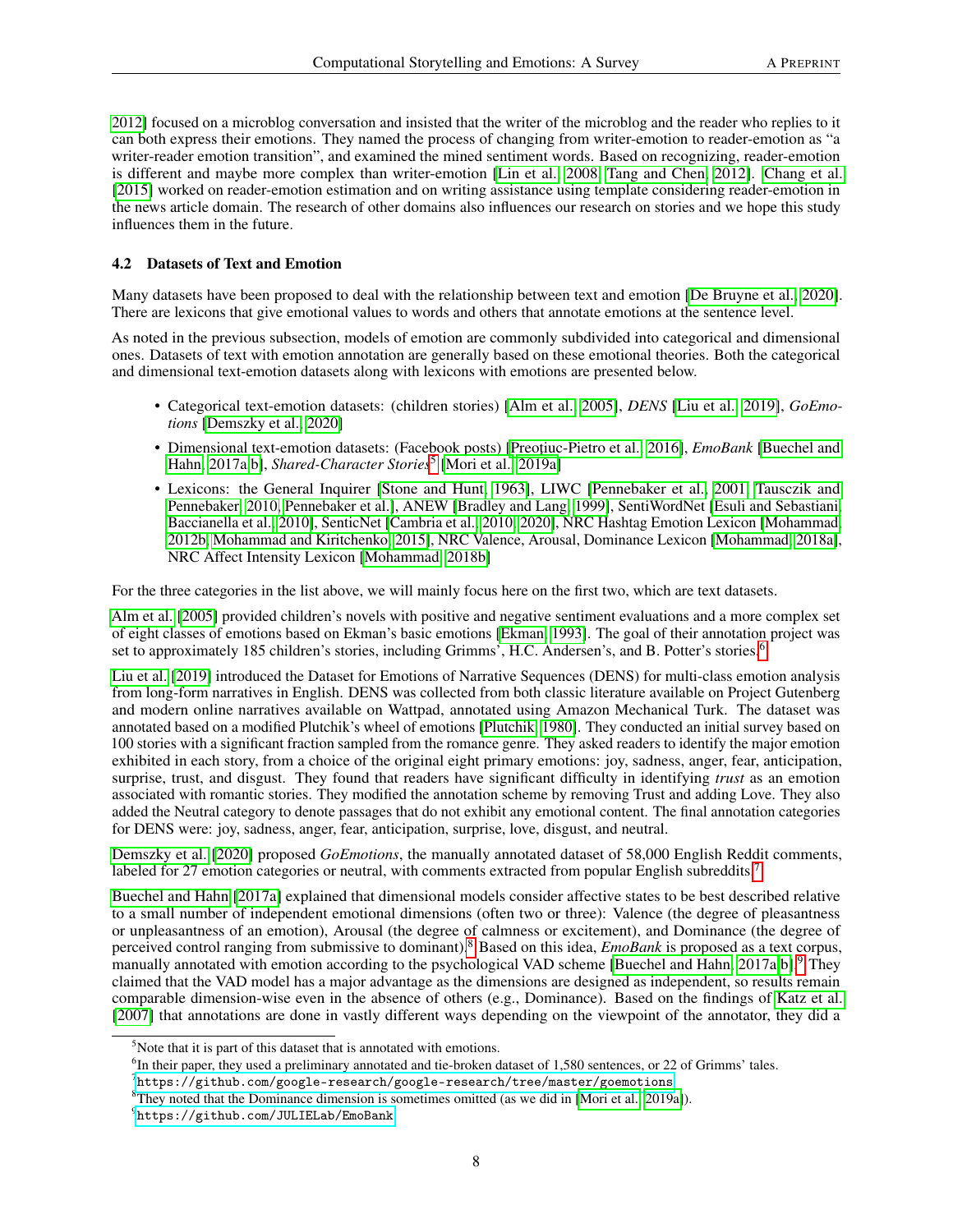pilot study [\[Buechel and Hahn, 2017b\]](#page-18-8) on two samples (movie reviews and a genre-balanced corpus) to compare the inter-annotator agreement (IAA) resulting from different annotation perspectives—the writer's and the reader's perspective—in different domains. They had crowd workers annotate each of the 10,548 sentences from seven domains: news headlines, blogs, essays, fiction, letters, newspapers, and travel guides. They used the modified 5-point selfassessment manikin (SAM) scales for valence, arousal, and dominance. The original SAM was a 9-point scale [\[Bradley](#page-19-3) [and Lang, 1994\]](#page-19-3), but they changed the number to reduce the cognitive load during decision-making for crowd workers. From a psychological view, they filtered out highly improbable ratings, which were considered as fraudulent responses. Finally, they got a total of 10,062 sentences bearing VAD values for both perspectives.

We proposed *Shared-Character Stories* dataset (759 stories) and annotations for its subset (100 stories and 623 annotations) [\[Mori et al., 2019a\]](#page-15-16).<sup>[10](#page-8-1)</sup> The annotation was based on the psychological Valence-Arousal (VA) model and considered emotional changes in context. We also used SAM, but with the original 9-point scale. Our annotation procedure included emotions and other aspects—Storyness:<sup>[11](#page-8-2)</sup> Does the text seem to be a story? Fluency: Does the story read smoothly and fluently? Consistency: Is the story coherent from sentence to sentence? Clarity: Is the content of the stories easy to understand? Meaning: Does the story have a meaning/message?

We also asked crowd workers to tell us how interesting a story is and write a review. This made it possible to analyze the relationship between emotions and interestingness (and other aspects).

It is costly and time-consuming to manually annotate various information in texts. Annotating emotions is difficult because "emotions" vary from reader to reader (whether it is the reader's own emotions or the understanding of the characters' emotions), making it difficult to determine what is "correct emotion." Here we show the examples by [Katz](#page-19-2) [et al.](#page-19-2) [\[2007\]](#page-19-2): while the headline "Hundreds killed in earthquake" would be universally accepted as negative, the headline "Italy defeats France in World Cup Final," can be seen as positive, negative, or even neutral depending on the viewpoint of the reader. They insisted that these types of problems made it very difficult for their annotators to provide consistent labels. Therefore, datasets of text and emotion are much smaller than tasks such as translation and summarization.

Regarding the relationships between categorical and dimensional emotions, [Mohammad](#page-19-1) [\[2018b\]](#page-19-1) stated that joy words have lower arousal scores on an average than sad words, which further have lower average arousal scores than anger and fear. Anger and fear have a very similar profile of average VAD scores.

Although the traditional basic emotions are an important way of thinking about emotions, the latest affective neuroscience findings deny that everyone has the same emotions regardless of culture or language. This will be discussed in detail in the Section [7.](#page-12-0) We believe that dimensional emotions can be used to handle a wider variety of emotions and we also emphasize the importance of "who is feeling." In particular, in the case of stories, the reader's emotions are important.

# <span id="page-8-0"></span>5 Recent Progress in Computational Storytelling

Although there are still issues to be considered such as coherence in long text generation, a transformer-based approach has shown to be able to generate sentences that look as if they were written by humans [\[Otter et al., 2020\]](#page-19-4). For example, [Bena and Kalita](#page-19-5) [\[2019\]](#page-19-5) confirmed that GPT-2 can generate high-quality poetry and stimulate the reader's emotions.

The importance of emotions in stories is not underestimated and story generation with sentiment control (positive/negative) has been exceptionally well studied [\[Luo et al., 2019,](#page-16-0) [Dathathri et al., 2020,](#page-16-2) [Xu et al., 2020\]](#page-16-3). However, unlike the field of dialogue generation, where many studies tackled various emotion control [\[Ghosh et al., 2017,](#page-19-6) [Zhou](#page-19-7) [et al., 2018,](#page-19-7) [Ma et al., 2020,](#page-19-8) [Peng et al., 2020,](#page-19-9) [Song et al., 2019\]](#page-19-10), story generation with more variety of emotions was not addressed, up until quite recently. The control of emotions in story generation has focused on how to control positive-negative emotions. Moreover, categorical or dimensional emotions have not been well considered until recently, as per the best of our knowledge. [Brahman and Chaturvedi](#page-16-1) [\[2020\]](#page-16-1) did the first work on emotion-aware storytelling, which considers the emotional arc of the protagonist.

In this section, we introduce the brief history of story generation. Then, we introduce controllable story generation, which is essential for emotion-aware control of storytelling in Subsection. Finally, we discuss the works that tackled the task of evaluating story-like texts.

<span id="page-8-2"></span><span id="page-8-1"></span> $^{10}$  <https://github.com/mil-tokyo/SharedCharacterStories>

<sup>&</sup>lt;sup>11</sup>We defined this as "Storyness", as stated in [\[Mori et al., 2019a\]](#page-15-16), but later an anonymous reviewer of our other paper pointed out that "Storylike-ness" would be more appropriate. We have retained the term "Storyness" because it is used in the published paper and we want to avoid confusion, but we thank the anonymous reviewer for the suggestion.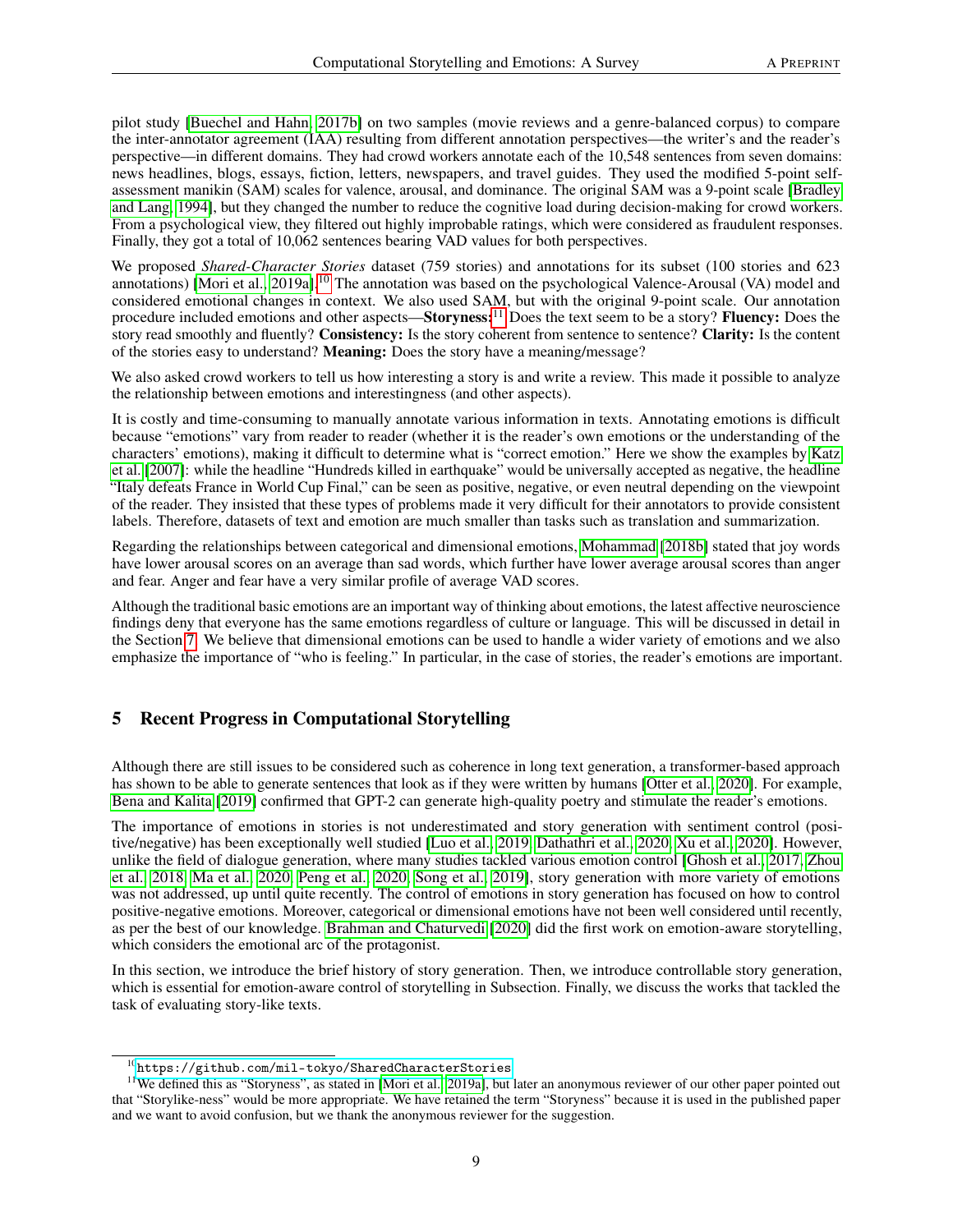#### 5.1 Research on Story Generation

As we have discussed in the previous section, there is a significant relationship between story understanding (literary analysis) and emotions. Then, what about story generation?

Klein's "automatic novel writer" [\[Klein et al., 1973\]](#page-19-11), Meehan's "TALE-SPIN" [\[Meehan, 1976,](#page-19-12) [1977\]](#page-19-13) Lebowitz's "Universe" [\[Lebowitz, 1984,](#page-19-14) [1985\]](#page-19-15), and Turner's MINSTREL [\[Turner, 1993,](#page-16-9) [1994\]](#page-16-10) are often referred to as early efforts of automatic storytelling. From the perspective of computational creativity, [Gervás](#page-19-16) [\[2009\]](#page-19-16) stated that most systems were concerned with telling stories recognized as typical of the particular genre. He insisted the need to adopt evaluation practices introducing some measurement of novelty and quality.

[McIntyre and Lapata](#page-19-17) [\[2009\]](#page-19-17) published the pioneering work of the data-driven approach on story generation. Until then, story generation systems had relied on a large repository of background knowledge containing detailed information about the story plot and its characters. The information was usually handcrafted, but in their paper, McIntyre & Lapata introduced a data-driven approach.

[Hermann et al.](#page-19-18) [\[2015\]](#page-19-18) stated two approaches to solving automatic story generation: the symbolic and the neural (network) approaches. The above studies can be classified into these two and it seems that the former approach was taken at first. However, the latter became stronger due to the progress of deep learning.

Applying machine learning to human story writing assistance is an approach where interesting works were published in recent years [\[Roemmele, 2016,](#page-19-19) [Peng et al., 2018,](#page-19-20) [Yao et al., 2019,](#page-20-0) [Goldfarb-Tarrant et al., 2019\]](#page-20-1). Referring to recurrent neural networks (RNN) as a promising machine learning framework for language generation tasks, [Roemmele](#page-19-19) [\[2016\]](#page-19-19) envisions the task of narrative auto-completion applied to helping an author write a story. [Peng et al.](#page-19-20) [\[2018\]](#page-19-20) proposed an analyze-to-generate framework for controllable story generation. They apply two types of generation control: 1) ending valence control (happy or sad ending), 2) storyline keywords.

[Hou et al.](#page-20-2) [\[2019\]](#page-20-2) categorized probabilistic story generation models into three categories: Theme-Oriented Models, Storyline-Oriented Models, and Human-Machine Interaction-Oriented Models. These models are different with respect to the user constraint, that is, the context given by a user to guide the generation probability of words. Theme-Oriented Models have static user constraint and no human-computer interaction exists. The representative examples of this category were proposed by [Fan et al.](#page-20-3) [\[2018\]](#page-20-3), [Xu et al.](#page-20-4) [\[2018\]](#page-20-4), [Yao et al.](#page-20-0) [\[2019\]](#page-20-0). Storyline-Oriented Models have static user constraint. The constraint contains complete story plots, such as a set of pictures or an abstract description, or a specific story that needs an ending. [Wang et al.](#page-20-5) [\[2018\]](#page-20-5), [Zhao et al.](#page-20-6) [\[2018\]](#page-20-6), [Wang and Wan](#page-20-7) [\[2019\]](#page-20-7) proposed representative models. Human-Machine Interaction-Oriented Models have dynamic user constraints; the constraints vary through human-computer interaction. The models proposed by [Clark et al.](#page-20-8) [\[2018a\]](#page-20-8), [Goldfarb-Tarrant et al.](#page-20-1) [\[2019\]](#page-20-1) were considered representatives.

[Xu et al.](#page-20-4) [\[2018\]](#page-20-4) focused on the problem of narrative story generation. As a special kind of story generation [\[Li et al.,](#page-20-9) [2013\]](#page-20-9), their problem requires systems to generate a narrative story based on a short description of a scene or an event. They insisted that they eliminate external materials and consider the complete story generation task as [McIntyre and](#page-19-17) [Lapata](#page-19-17) [\[2009\]](#page-19-17).

Hierarchical approaches, which divide story generation into some steps have been widely studied [\[Fan et al., 2019,](#page-20-10) [Yao](#page-20-0) [et al., 2019,](#page-20-0) [Goldfarb-Tarrant et al., 2019,](#page-20-1) [2020\]](#page-20-11). [Fan et al.](#page-20-10) [\[2019\]](#page-20-10) improved the performance of story generation by separating action and entity generation. Considering "Bilbo Baggins" as an example, they insisted on the difficulty of handling characters. They had rare names and were called in different ways: "he" and "hobbit" may refer to the same entity. [Yao et al.](#page-20-0) [\[2019\]](#page-20-0) proposed a two-step pipeline for open-domain story generation: 1) story planning, which generates a storyline, represented by an ordered list of words, and 2) surface realization, which composes a story based on the storyline. They proposed a hierarchical generation framework named *plan-and-write* that combines storyline planning and surface realization to generate stories from titles. Based on [\[Yao et al., 2019,](#page-20-0) [Holtzman et al., 2018\]](#page-20-12), [Goldfarb-Tarrant et al.](#page-20-1) [\[2019\]](#page-20-1) presented a neural narrative generation system named *Plan-and-Revise* in which humans and computers collaborate to generate stories.

In terms of the relationship with emotions, we should note that [Bailey](#page-17-19) [\[1999\]](#page-17-19) discussed story generation by considering reader emotion. The paper insisted that the reader's expectations and questions are important for stories. The proposed cycle of story-generation consisted of four steps: 1) A search-space of possible next segments was generated from the reader's knowledge-base. 2) The effects of each of these possible next segments, in conjunction with the assertions in the story-so-far, on the patterns of expectations and questions derived by the reader, were analyzed. 3) The segment which produced patterns of expectations and questions which best fit the patterns preferred by the abstract narration heuristics was chosen. 4) The chosen segment was asserted as the next segment of the story. The reader's expectations and questions were updated to take account of the new segment. This paper proposed such a cycle; however the search-space becomes too large, which is a drawback. Time has passed since the cycle was proposed. We believe that it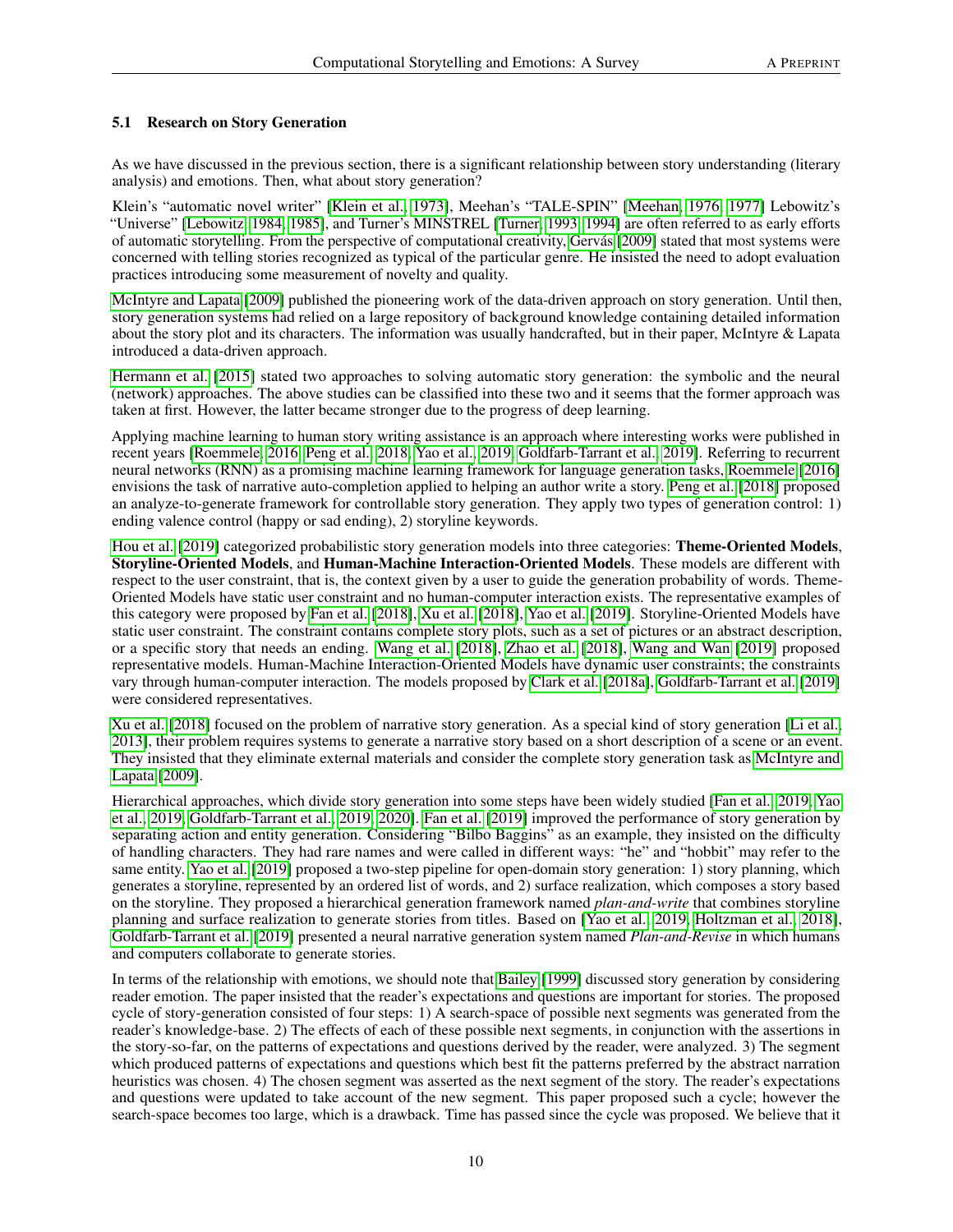could be used more effectively. First, we believe that improvements in the performance of computational resources and the development of search methods have made it possible to search a large space more efficiently. It is also expected that the development of natural language generation methods improves the quality of the candidates generated and improves the segments of a story as a result of the search.

#### 5.2 Controllable Story Generation with Transformers

The Transformer [\[Vaswani et al., 2017\]](#page-20-13) is the basis of today's significant improvement in NLP, and story generation is no exception. Here we give an overview of the Transformer and focus on efforts to control generation, which is essential in story generation.

With the advent of the sequence-to-sequence model (Seq2seq), neural networks have become common as a method for generating natural sentences. Seq2seq was first proposed for machine translation [\[Sutskever et al., 2014\]](#page-20-14); however, it has been widely applied to other tasks in NLP [\[Vinyals and Le, 2015\]](#page-20-15). There is a variant of Seq2seq, which uses convolutional neural networks (CNN) instead of RNNs [\[Gehring et al., 2017\]](#page-20-16). Then, by replacing the RNNs (or CNNs) in Seq2seq with self-attention, Transformer gets several advantages [\[ten, Last updated 2020-10-14 UTC.\]](#page-20-17): 1) Layer outputs can be calculated in parallel, instead of a series like RNN. 2) Distant items can affect each other's output without passing through many RNN-steps, or convolution layers. 3) It can learn long-range dependencies.

Unsupervised pre-trained large neural models, such as BERT and GPT-2 [\[Radford et al., 2019\]](#page-20-18), were proposed using the Transformer architecture, and soon became the mainstream in NLP. These pre-trained models were divided into two: the Transformer Encoder (bi-directional architecture) and the Transformer Decoder (left-to-right architecture). In sequence generation, models using left-to-right architecture [\[Radford et al., 2019,](#page-20-18) [Yang et al., 2019\]](#page-21-0) are more suitable. However, instead of using only one of the Transformer architectures, attempts to create Seq2seq (Encoder-Decoder) models using unsupervised pre-trained large neural models for initializing each of the encoders and the decoders are becoming the new mainstream [\[Lewis et al., 2020,](#page-21-1) [Rothe et al., 2020\]](#page-21-2). [Lewis et al.](#page-21-1) [\[2020\]](#page-21-1) proposed BART, which uses BERT as the encoder and GPT-2 as the decoder, and it showed high performance in tasks such as summarization. [Rothe et al.](#page-21-2) [\[2020\]](#page-21-2) proposed to use pre-trained checkpoints of BERT, GPT-2, and RoBERTa for initializing a large Transformer-based Seq2seq model. [Raffel et al.](#page-21-3) [\[2020\]](#page-21-3) proposed T5, which uses task-specific prefixes and can solve many text-to-text tasks in one model. There are also some papers that proposed new variations of Seq2Seq models based on the Transformer [\[Qi et al., 2020,](#page-21-4) [Roller et al., 2020,](#page-21-5) [Zhang et al., 2020a\]](#page-21-6).

There are also works for controlling text generation in unsupervised pre-trained large neural models. CTRL [\[Keskar](#page-21-7) [et al., 2019\]](#page-21-7) is a pioneering work to control particular aspects of text generation with large-scale language models. Based on the large-scale language model MEGATRON [\[Shoeybi et al., 2020\]](#page-21-8) and knowledge-enhanced story generation [\[Guan](#page-21-9) [et al., 2020\]](#page-21-9), MEGATRON-CNTRL [\[Xu et al., 2020\]](#page-16-3) was proposed. [Rashkin et al.](#page-21-10) [\[2020\]](#page-21-10) proposed the task of outline-conditioned story generation. The input only provides a rough sketch of the plot, so models need to generate a story by interweaving the key points provided in the outline.

Inspired by Plug & Play Generative Networks (PPGN) [\[Nguyen et al., 2017\]](#page-21-11) in computer vision, [Dathathri et al.](#page-16-2) [\[2020\]](#page-16-2) proposed Plug-and-Play Language Model (PPLM), an alternative approach for controlled text generation. Their approach uses the attachment models for pre-trained GPT-2 to control the word probability distribution during the word-by-word generation process. Optimization is performed ex post facto in the activation space, therefore no re-training or fine-tuning of the core language model is needed.

Following this trend, methods have been presented to control the output by adding modules for output control without modifying the core model: DELOREAN (DEcoding for nonmonotonic LOgical REAsoNing) [\[Qin et al., 2020\]](#page-21-12), Side-tuning [\[Zhang et al., 2020b\]](#page-21-13), Auxiliary tuning [\[Zeldes et al., 2020\]](#page-21-14), and GeDi [\[Krause et al., 2021\]](#page-21-15). [Qin et al.](#page-21-12) [\[2020\]](#page-21-12) solved two tasks by their proposed DELOREAN: "Abductive Reasoning" and "Counterfactual Reasoning."

Such controllable story generation is important in terms of taking emotions into account. Story generation with sentiment control (positive/negative) has been exceptionally well studied [\[Luo et al., 2019,](#page-16-0) [Dathathri et al., 2020,](#page-16-2) [Xu](#page-16-3) [et al., 2020\]](#page-16-3). Although fine-grained emotion control of story ending generation was tackled by [Luo et al.](#page-16-0) [\[2019\]](#page-16-0), the control of emotions in story generation has been limited to positive-negative emotions. Categorical or dimensional emotions have not been well considered in this area until recently. [Brahman and Chaturvedi](#page-16-1) [\[2020\]](#page-16-1) did the pioneering work on emotion-aware storytelling, which considers the emotional arc of the protagonist. Their study was the first to model the emotional trajectory of the protagonist in neural storytelling. There are significant differences in their study and ours, with respect to task setting and the approach taken. We believe that the future direction should consider the reader's emotion. The ultimate goal of story generation is to generate a story that satisfies readers as readers' emotions are of utmost importance as suggested by [Mori et al.](#page-15-16) [\[2019a\]](#page-15-16).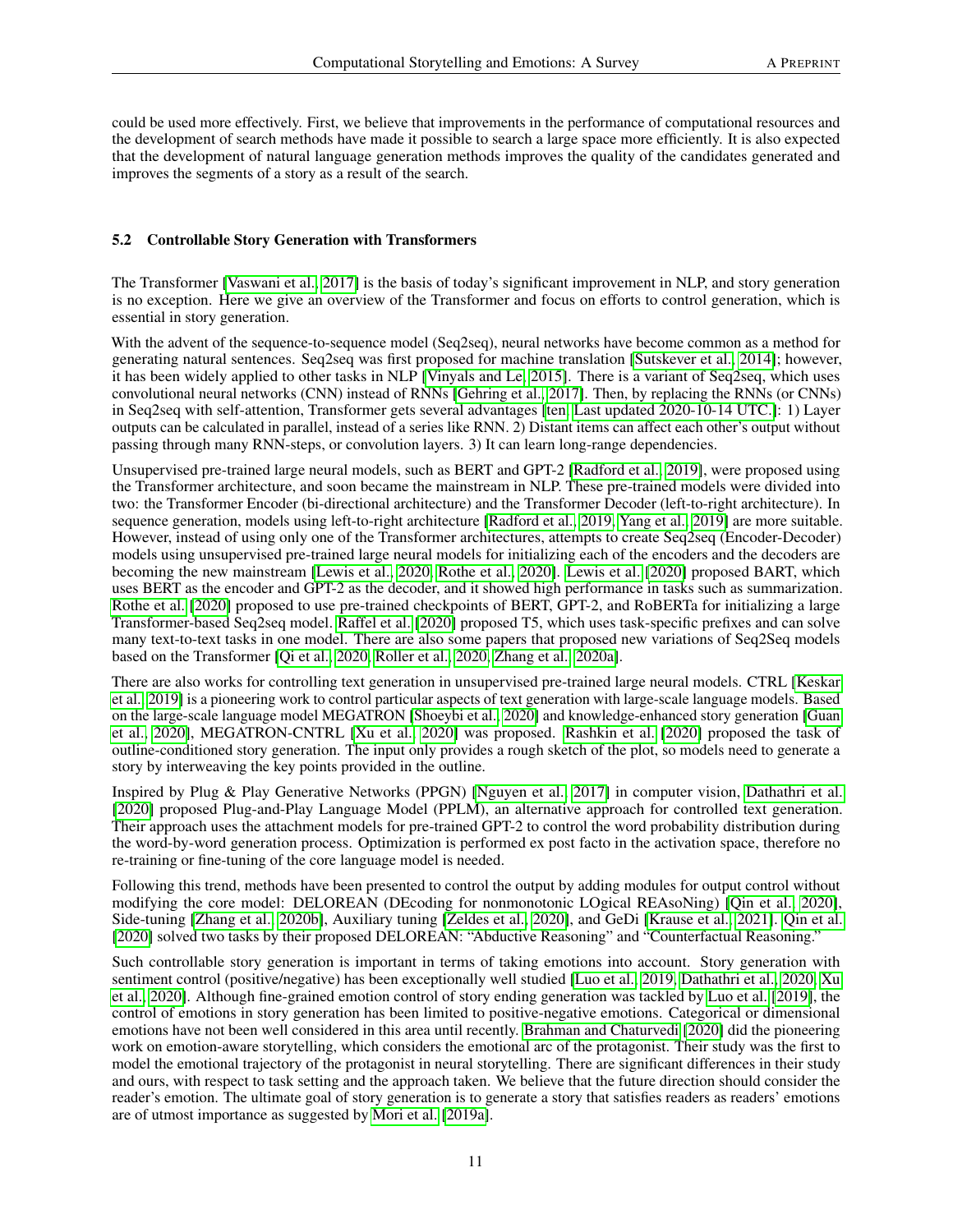As discussed in Subsection [4.1,](#page-5-3) the application of transformers in story understanding and generation has attracted attention in recent years. Transformer architecture's impact is not only for story generation itself, but also for the evaluation of generated stories. In the next subsection, we will discuss the recent trend of evaluation metrics.

### 5.3 How to Evaluate Story-like Text

Evaluation of the generated stories (texts) is also a major topic in story (text) generation. Human evaluation is considered to be the gold standard; however, to evaluate all the texts generated by various models that contain various parameters is impossible. Human evaluation is costly, time-consuming, and dependent on individual abilities. Regarding Amazon Mechanical Turk, which is a crowdsourcing platform, [Ippolito et al.](#page-21-16) [\[2019\]](#page-21-16) pointed out that the evaluation by average workers is unreliable in the task of story infilling. They reported that their inserted honeypot question showed that performance on the question was close to random guessing. It was also stated by [August et al.](#page-21-17) [\[2020\]](#page-21-17) that human evaluation schemes tend to ignore the difference of perspectives, authors, and readers.

Therefore, automatic metrics to evaluate the day-by-day progress of natural language generation is strongly needed. However, traditional metrics have a poor correlation with human evaluation, so proper evaluation of NLG is difficult [\[Liu](#page-21-18) [et al., 2016,](#page-21-18) [Novikova et al., 2017,](#page-22-0) [Chaganty et al., 2018,](#page-22-1) [Gatt and Krahmer, 2018,](#page-22-2) [Hashimoto et al., 2019\]](#page-22-3). In their survey of deep learning applied story generation, [Hou et al.](#page-20-2) [\[2019\]](#page-20-2) insisted that the inconsistency of datasets and the lack of effective automated evaluation metrics make it difficult to strictly compare the advantages and disadvantages of each model. Establishing automatic evaluation for various story generation tasks is so difficult that some papers have referred to this as "future work" [\[Chandu et al., 2019,](#page-15-17) [Mori et al., 2019b\]](#page-17-20).

In the field of creative assistance, it would be desirable to have humans participate in interactive evaluation owing to the nature of the task. However, it is impossible in terms of cost and time to have humans evaluate every candidate sentence that is generated. It is important to have an index of "good stories" to narrow down the number to a quantity that can be evaluated by humans.

# <span id="page-11-0"></span>6 Toward Creative Support

[Cavazza et al.](#page-22-4) [\[2009\]](#page-22-4) stressed the importance of emotions in an interactive storytelling system. At the time they published the paper, natural language processing was a bottleneck hampering the scalability of interactive storytelling systems. Therfore, they introduced their interaction technique based solely on emotional speech recognition. They have concentrated on a small set of five categories (each corresponding to combinations of valence/arousal): Negative Active, Negative Passive, Neutral, Positive Active, and Positive Passive.

Referring to [\[Cavazza et al., 2009\]](#page-22-4), [Chandu et al.](#page-15-17) [\[2019\]](#page-15-17) adapted a personality trait that became crucial to capture and maintain the audience's interest. They stressed that associating the narrative to a personality instigates a sense of empathy and relatedness. As there were no story datasets in which personality traits were annotated, they used *Image Chat*, a crowdsourced dataset of human-human conversations about an image with a given personality [\[Shuster et al.,](#page-22-5) [2020\]](#page-22-5).<sup>[12](#page-11-1)</sup> An automatic evaluation of whether a story that reflects personality can be generated was left as future work. They also left human evaluation as an issue for the future.

From the viewpoint of human story writing assistance, we believe in the possibility of a story completion approach, wherein machines get an input of an unfinished story and return it in a completed form. Inspired by SCT, story ending generation (SEG) was designed as a subtask of story generation [\[Zhao et al., 2018\]](#page-20-6). Given an incomplete story, where the last sentence is excluded from the original five-sentence story, the objective of the task is to automatically generate the last sentence of this given incomplete story. Furthermore, based on SEG, [Wang and Wan](#page-20-7) [\[2019\]](#page-20-7) proposed a story completion task and investigated the problem of generating the missing story plot at any position in an incomplete story. If a middle sentence is missing, the task becomes more difficult, as the system must capture the context both before and after the missing sentence. In addition to this, research on text infilling has been actively conducted in recent years [\[Ippolito et al., 2019,](#page-21-16) [Donahue et al., 2020,](#page-22-6) [Huang et al., 2020,](#page-22-7) [Wang et al., 2020\]](#page-22-8), especially about stories. [Ippolito et al.](#page-21-16) [\[2019\]](#page-21-16) worked on the method to complement the gap between pre and post contexts, which they call story infilling. To understand and generate narrative/story, [Wang et al.](#page-22-8) [\[2020\]](#page-22-8) tackled controlled narrative/story generation where the model is guided to generate coherent narratives with user-specified target endings by interpolation.<sup>[13](#page-11-2)</sup>

<span id="page-11-2"></span><span id="page-11-1"></span><sup>&</sup>lt;sup>12</sup>Note: [\[Chandu et al., 2019\]](#page-15-17) cited the preprint of [\[Shuster et al., 2020\]](#page-22-5) on arXiv, 2018.

<sup>&</sup>lt;sup>13</sup>Note that the term "story completion" is also used in the area of Psychology [\[Clarke et al., 2019\]](#page-22-9). In this paper, we use the term as its definition in NLP, NLG.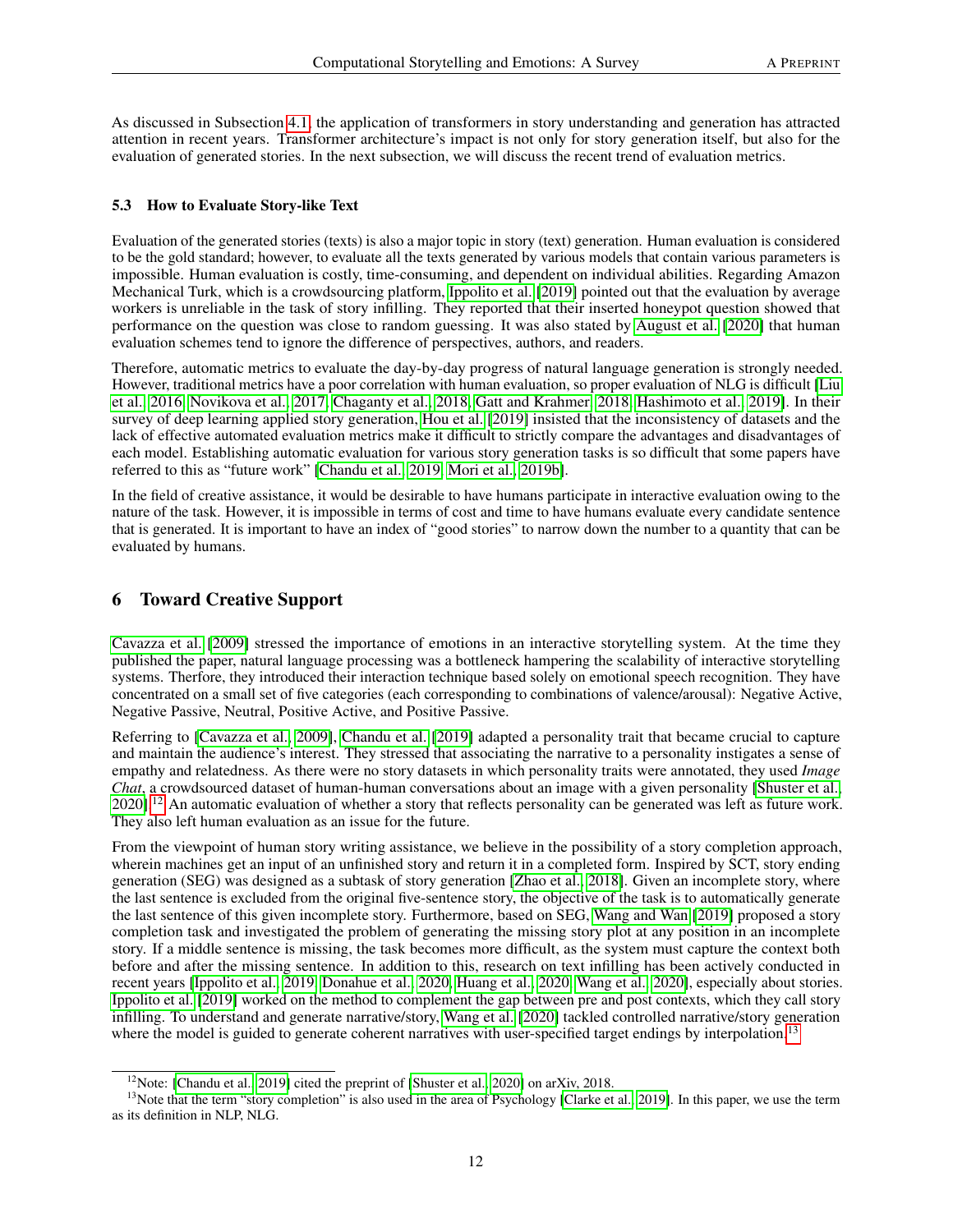[Roemmele](#page-22-10) [\[2021\]](#page-22-10) focused on an "inspiration through observation" paradigm for human interaction with generated text. Emphasizing "storiability" as a desirable feature of the result, [Roemmele](#page-22-10) [\[2021\]](#page-22-10) tackled story infilling task and concluded that automated models can intervene in the writing process without necessarily replacing human effort.

We should cite Abductive Reasoning as a task that is close to Story Completion. [Bhagavatula et al.](#page-22-11) [\[2020\]](#page-22-11) recently introduced Abductive Reasoning to the area of NLP [\[Qin et al., 2020\]](#page-21-12) and explained, "Abductive Reasoning has long been considered to be at the core of understanding narratives [\[Hobbs et al., 1993\]](#page-22-12), reading between the lines [\[Norvig,](#page-22-13) [1987,](#page-22-13) [Charniak and Shimony, 1990\]](#page-22-14), reasoning about everyday situations [\[Peirce et al., 1937,](#page-22-15) [Andersen, 1973\]](#page-22-16), and counterfactual reasoning [\[Pearl, 2002,](#page-22-17) [Pearl and Mackenzie, 2018\]](#page-22-18). Despite the broad recognition of its importance, the study of abductive reasoning in narrative text has very rarely appeared in the NLP literature." Then, they presented the first study that investigates the viability of language-based abductive reasoning. Abductive Reasoning is a task that focuses more on causality and common sense. Although it does not necessarily result in a story by itself, the methods and findings in this task can be fed back to Story Completion.

Below are some recent papers that deal with tasks that are close to (or almost equal to) story generation. [Zhu et al.](#page-22-19) [\[2020\]](#page-22-19) proposed an attention-based model called ScriptWriter. It is also in the context of story generation but is closer to dialogue generation with narrative consideration. [Chakrabarty et al.](#page-22-20) [\[2020\]](#page-22-20) focused on figurative language such as a simile to give readers new insights and inspirations. In the paper, they tackled the problem of simile generation. [Kar](#page-23-0) [et al.](#page-23-0) [\[2020\]](#page-23-0) tackled story characterization from movie plot synopses and multi-view multi-labeled reviews. This study suggested the importance of considering that the different recipients of the story have their perspectives.

To develop Human-AI co-creation in the domain of story writing, we should not narrow our perspective to just NLP. Such a system has been studied in the collaborative area of NLP and Human Computer Interaction (HCI). [Calderwood](#page-23-1) [et al.](#page-23-1) [\[2020\]](#page-23-1) explored how professional fiction writers use generative language models during their writing process. [Osone et al.](#page-23-2) [\[2021\]](#page-23-2) proposed "Buncho," an AI supported story co-creation system in Japanese. With their system, users can generate titles and synopses from keywords. [Yuan et al.](#page-23-3) [\[2022\]](#page-23-3) sought to learn how people might use large neural language models, such as GPT-3 for creative writing. They proposed Wordcraft, a text editor which makes use of prompting techniques and UX patterns for the collaboration between users and large language models. We believe that the practical application of systems that are useful to creators will require the collective knowledge of various research areas, as well as knowledge outside of research (knowledge of practitioners).

# <span id="page-12-0"></span>7 Emotions in Cutting-edge Neuroscience

As discussed in Subection [4.1,](#page-5-3) there are three popular views of emotions in computational analysis [\[Kim and Klinger,](#page-16-6) [2019c\]](#page-16-6): Ekman's theory of basic emotions, Plutchik's wheel of emotion, and Russell's circumplex model. However, from the viewpoint of affective neuroscience, there is still an ongoing debate about how emotions should be defined [\[Sander,](#page-23-4) [2013\]](#page-23-4). We should mention here that cutting-edge neuroscientific findings provide us with a new perspective on emotions.

We begin this section by reviewing the classical theories. Darwin, famous for proposing the theory of evolution, is exclusively known for "The Origin of Species" [\[Darwin, 1859\]](#page-23-5). He wrote several other books applying the theory. In "The Origin of Man and the Selection of his Sex" [\[Darwin, 1871\]](#page-23-6) and "On the Facial Expressions of Man and Animals" [\[Darwin, 1872\]](#page-23-7), Darwin stated that the criterion for an accurate assessment of emotion is the facial expression. During the 1960s, [Tomkins and McCarter](#page-23-8) [\[1964\]](#page-23-8) attempted to verify what they defined as basic emotions by linking them to facial expressions. Their experiment, called the basic emotion method, was designed to measure an ability called emotion recognition. Subjects were shown photographs of faces and asked to judge what emotions were indicated by the facial expressions. Ekman's basic emotions are well known for their use in basic emotion experiments, with subjects from the Fore tribe in Papua New Guinea. It was concluded that emotions are universal and innate because they are perceived through facial expressions in the same way, regardless of what culture one belongs to. The results of this study still form the basis of much of the current research, as shown in Subsection [4.1](#page-5-3) and [4.2.](#page-7-5)

The theory of basic emotions, established as described above, occupies an important position in affective computing of the text domain, as described in Subsection [4.1.](#page-5-3) However, in recent years, findings in cutting-edge neuroscience have cast doubt on the universality and innate nature of emotional cognition [\[Barrett, 2017,](#page-23-9) [2020\]](#page-23-10). Referring to [Russell](#page-23-11) [\[1994\]](#page-23-11), [Barrett](#page-23-9) [\[2017\]](#page-23-9) pointed out that Ekman's theory, that is, emotions are universally recognized from facial expressions, has been questioned from a scientific point of view for more than 20 years. [Barrett](#page-23-12) [\[2016\]](#page-23-12) insisted that the last two decades of neuroscience research have brought us to the brink of a paradigm shift in understanding the workings of the brain and setting the stage to revolutionize our understanding of emotions. Based on the brain's structure and function, Barrett proposed the "theory of constructed emotion," which states that emotions should be modeled holistically as whole brain-body phenomena in context. The author developed an "emotional granularity" framework to understand and investigate individual differences in the valence–arousal circumplex model [\[Diab et al., 2011\]](#page-23-13). The framework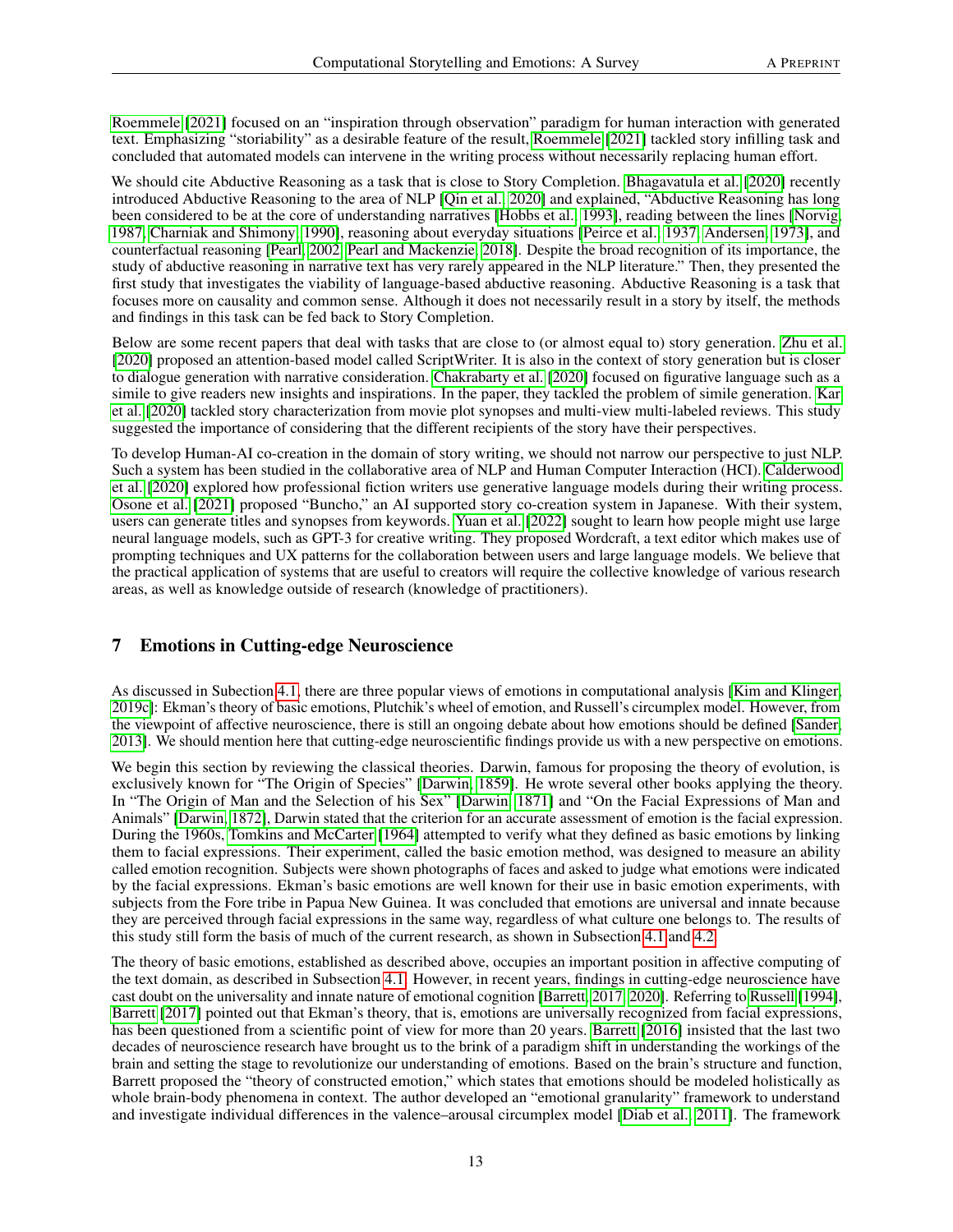refers to individual differences in distinguishing between emotional states and how valence and arousal are incorporated into representations of emotion.

[Cowen and Keltner](#page-23-14) [\[2017\]](#page-23-14) introduced a conceptual framework to analyze reported emotional states elicited by 2,185 short videos. Across self-reporting methods, they found that videos reliably elicited 27 distinct varieties of reported emotional experience. Further analyses revealed that categorical labels such as "amusement" better capture reports of subjective experience than dimensional emotions. Although there is a limitation in that this is a self-report, the findings may be helpful for the future treatment of emotion in computational linguistics.

In the area of adaptive control, which studies how the brain coordinates cognitive, emotional, and physiological processes to identify problems in the environment and optimize goal-directed behavior, [Clayson and Larson](#page-23-15) [\[2019\]](#page-23-15) conducted an event-related brain potential (ERP) study on performance monitoring and found the importance of considering arousal and valence in studies of affective context and cognitive control.

In addition, a problem called priming has been pointed out. Priming is the problem when an experiment is conducted using the basic emotion method, and the subject is given a small number of choices, which becomes a cheat sheet for the subject [\[Gendron et al., 2012,](#page-23-16) [Yik et al., 2013,](#page-23-17) [Nelson and Russell, 2016\]](#page-23-18). As the number of choices is not large, after a few trials, the subject learns to choose the "correct emotion" for the facial expression that is subsequently presented. This problem should be considered when annotating datasets in CL and NLP. When annotating text for emotions, if there are not enough options, the same phenomenon of learning the "correct emotion" for face images is likely to occur. Moreover, human evaluation is often taken as a gold standard in evaluating natural language generation models, but further study is needed to find the more appropriate way to instruct the annotators.

# <span id="page-13-0"></span>8 Other Aspects of Stories and Suggestions for Future Directions in this Area

In this paper, we focused on emotions, though we understand that emotions are not the only important aspects of stories. There are many other aspects to be considered: event, common sense, entity, and so on. These aspects have deep relationships with emotions, so we will tackle combining the approaches for these aspects with our emotional storytelling system as future work.

Events have been well-studied for story understanding and generation [\[Chambers and Jurafsky, 2008,](#page-17-6) [Martin et al.,](#page-23-19) [2018,](#page-23-19) [Sims et al., 2019,](#page-23-20) [Tambwekar et al., 2019\]](#page-24-0), and the relationship between events and emotions have also been paid attention [\[Rashkin et al., 2018a\]](#page-24-1). Studies on common sense in stories/narratives have a strong relationship with those of events [\[Mostafazadeh et al., 2016,](#page-17-7) [2017\]](#page-24-2), and the focus has been broadened to motivations and emotions [\[Rashkin et al.,](#page-24-3) [2018b,](#page-24-3) [Mostafazadeh et al., 2020\]](#page-24-4). Centering Theory [\[Grosz et al., 1995\]](#page-24-5) is the base idea of considering entity in text generation. [Barzilay and Lapata](#page-24-6) [\[2008\]](#page-24-6) showed the importance of an entity for managing local-coherence. [Clark et al.](#page-24-7) [\[2018b\]](#page-24-7) proposed a neural model for text generation that incorporates context via entities. To support tasks in natural language processing and the computational humanities, [Bamman et al.](#page-24-8) [\[2019\]](#page-24-8), [Sims et al.](#page-23-20) [\[2019\]](#page-23-20), [Bamman et al.](#page-24-9) [\[2020\]](#page-24-9) proposed LitBank,<sup>[14](#page-13-1)</sup> an annotated dataset of 100 different English literary texts annotated for entity categories (person, location, geo-political entity, facility, organization, and vehicle).

In future, it is conceivable to integrate various elements related to story generation, such as characters, emotions, and events, by Narratology. Narratology, founded on Propp's folktale theory [\[Propp, 1968\]](#page-24-10) as an origin [\[Imabuchi and](#page-24-11) [Ogata, 2012\]](#page-24-11), has been already shown as worth considering for story generation [\[Peinado and Gervás, 2005,](#page-24-12) [Gervás](#page-24-13) [et al., 2006,](#page-24-13) [Imabuchi and Ogata, 2012\]](#page-24-14). Moreover, in recent years, [Ogata and Akimoto](#page-24-15) [\[2019\]](#page-24-15) introduced a new concept post-narratorogy, defined as "computational and cognitive approaches to narratology" which is closely related to story generation system.

How to handle "emotions" remains a big problem in computational linguistics. Which should we use, categorical emotions or dimensional emotions? If categorical, how many categories are suitable? [Brahman and Chaturvedi](#page-16-1) [\[2020\]](#page-16-1) used five (4 + 1) basic emotions of NRC AIL lexicon. They collected open-ended emotion-phrases from COMET [\[Bosselut et al., 2019\]](#page-24-16), and mapped these phrases to one of the five basic emotions: anger, fear, joy, sadness, and neutral. They also tried to directly use more than 500 unique emotional reactions from COMET, but failed because of the few training examples. If so, is "5" the best number? We think this is debatable. Controlling emotions using VAD is more complicated than using the four emotions; however, we believe it will be meaningful because of the potential for more delicate emotional control.

The relationship between the two modes of expression is still an important subject of research. In his presentation slide in LREC 2018, [Mohammad](#page-24-17) noted that the NRC AIL lexicon (i.e., lexicon of four basic emotions) is useful for studying the relationships between affect dimensions, especially when used in combination with the NRC VAD Lexicon.

<span id="page-13-1"></span><sup>14</sup><https://github.com/dbamman/litbank>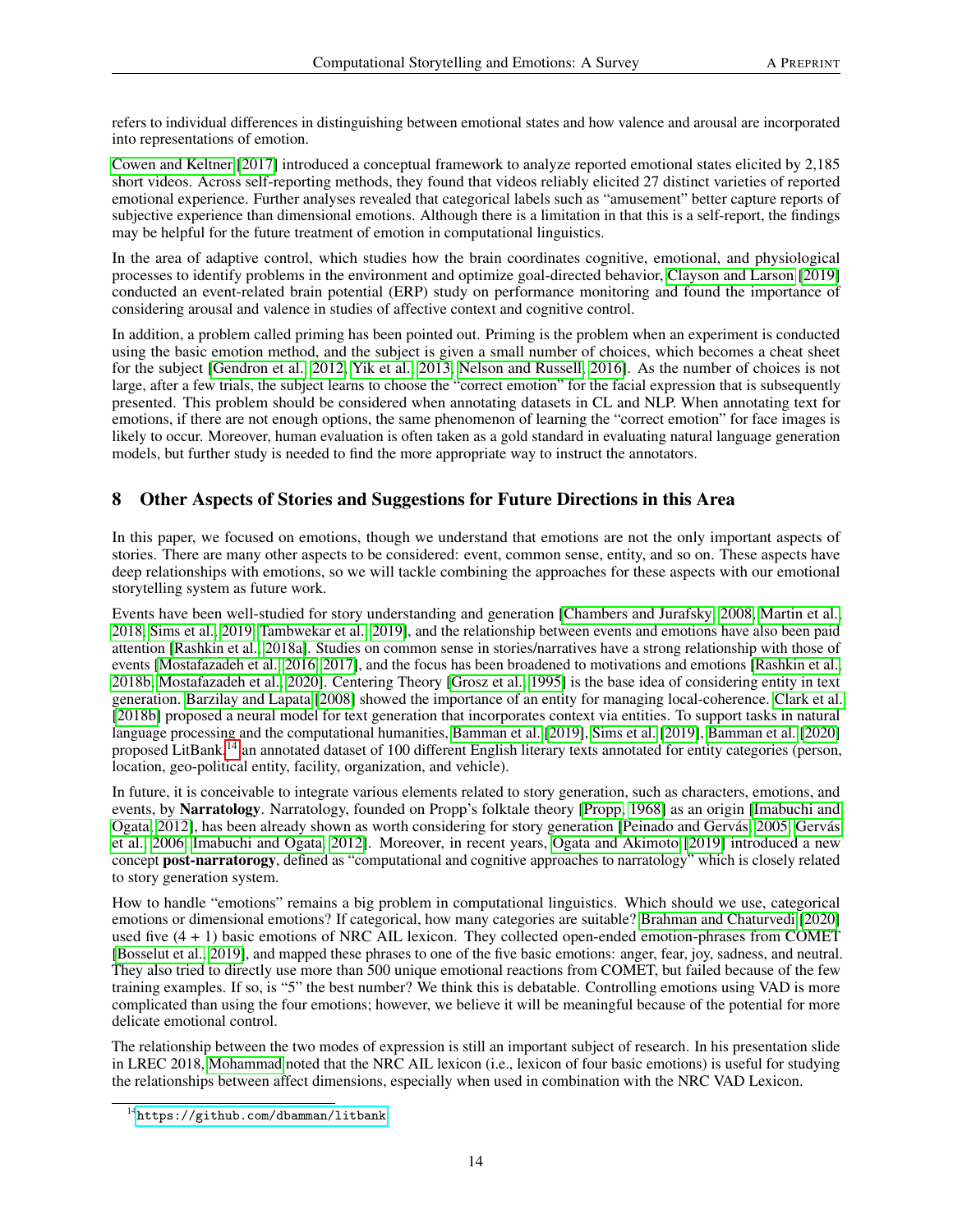As introduced in Section [7,](#page-12-0) "emotion" is an important subject of research in field of neuroscience, especially in relation to the brain [\[Cowen and Keltner, 2017\]](#page-23-14). How to incorporate cutting-edge knowledge in these fields into the treatment of language will also be important.

Although there are debates as to whether categorical or dimensional representations are better, it can be said that Arousal in dimensional emotion has an important meaning for human cognition and affection. Arousal expresses the rise and fall of emotions. A high Arousal level indicates that humans are excited by strong emotions, whereas Low Arousal means that the emotional stimulus is low and ineffective. These factors are closely related to humans' raw emotions and feelings of liveliness. We [\[Mori et al., 2019a\]](#page-15-16) hypothesized that human satisfaction with stories could be affected not only by pleasant and unpleasant feelings but also by high and low arousal, and confirmed it with dataset construction, experiment, and analysis.

## <span id="page-14-9"></span>9 Conclusion

Creativity is vital for humans, and writing and reading stories are essential aspects of creativity. Understanding how humans write and read stories has a tight relationship with understanding humans itself.

In this paper, we conducted extensive survey on stories and emotions. The novelty of this survey is that it included perspectives such as applications to creative writing support, professional techniques in storytelling, and findings in neuroscience. Our research question was: how computers can understand human creativity and enhance it with machine learning technologies? We believe creativity research is not to replace humans with computers, but to find a way of collaboration between humans and computers to enhance the creativity. We believe that this paper will lead to further development on story writing with the support of information science and technology and contribute to researchers and story writers.

## 10 Acknowledgements

The authors would like to thank Ryohei Shimizu for helpful discussions. This work was partially supported by JST AIP Acceleration Research JPMJCR20U3, Moonshot R&D Grant Number JPMJPS2011, JSPS KAKENHI Grant Number JP19H01115, and JP20H05556 and Basic Research Grant (Super AI) of Institute for AI and Beyond of the University of Tokyo.

## References

- <span id="page-14-0"></span>P. C. Hogan, "Narrative universals, heroic tragi-comedy, and shakespeare's political ambivalence," *College Literature*, vol. 33, no. 1, pp. 34–66, 2006. [Online]. Available:<http://www.jstor.org/stable/25115327>
- <span id="page-14-1"></span>L. Pandit and P. C. Hogan, "Introduction: morsels and modules: on embodying cognition in shakespeare's plays (1)," *College Literature*, vol. 33, pp. 1+, 2020/10/19/ 2006, 1, Article. [Online]. Available: <https://link.gale.com/apps/doc/A142620223/ITOF?u=unitokyo&sid=ITOF&xid=d8ead2c9>
- <span id="page-14-2"></span>R. N. Johnson-Laird and K. Oatley, *Emotions, music, and literature.*, ser. Handbook of emotions, 3rd ed. New York, NY, US: The Guilford Press, 2008, pp. 102–113.
- <span id="page-14-3"></span>P. C. Hogan, "A passion for plot: Prolegomena to affective narratology," *symploke*, vol. 18, no. 1-2, pp. 65–81, 2010. [Online]. Available:<http://www.jstor.org/stable/10.5250/symploke.18.1-2.0065>
- <span id="page-14-4"></span>——, "Description, explanation, and the meanings of "narrative"," *Evolutionary Studies in Imaginative Culture*, vol. 3, pp. 45+, 2020/10/19/ 2019, 1, 45, Critical essay. [Online]. Available: [https:](https://link.gale.com/apps/doc/A595569753/AONE?u=unitokyo&sid=AONE&xid=0e1a136b) [//link.gale.com/apps/doc/A595569753/AONE?u=unitokyo&sid=AONE&xid=0e1a136b](https://link.gale.com/apps/doc/A595569753/AONE?u=unitokyo&sid=AONE&xid=0e1a136b)
- <span id="page-14-5"></span>A. Ackerman and B. Puglisi, *The Emotion Thesaurus: A Writer's Guide to Character Expression*. JADD Publishing, 2012.
- <span id="page-14-6"></span>E. Kim and R. Klinger, "An analysis of emotion communication channels in fan-fiction: Towards emotional storytelling," in *Proceedings of the Second Workshop on Storytelling*. Florence, Italy: Association for Computational Linguistics, Aug. 2019, pp. 56–64. [Online]. Available:<https://www.aclweb.org/anthology/W19-3406>
- <span id="page-14-7"></span>A. Lugmayr, E. Sutinen, J. Suhonen, C. Islas Sedano, H. Hlavacs, and C. Suero Montero, "Serious storytelling - a first definition and review," *Multimedia Tools and Applications*, vol. 76, pp. 15 707–15 733, 07 2017.
- <span id="page-14-8"></span>S. Denning, *The Leader's Guide to Storytelling: Mastering the Art and Discipline of Business Narrative*, ser. J-B US non-Franchise Leadership. John Wiley & Sons, 2005.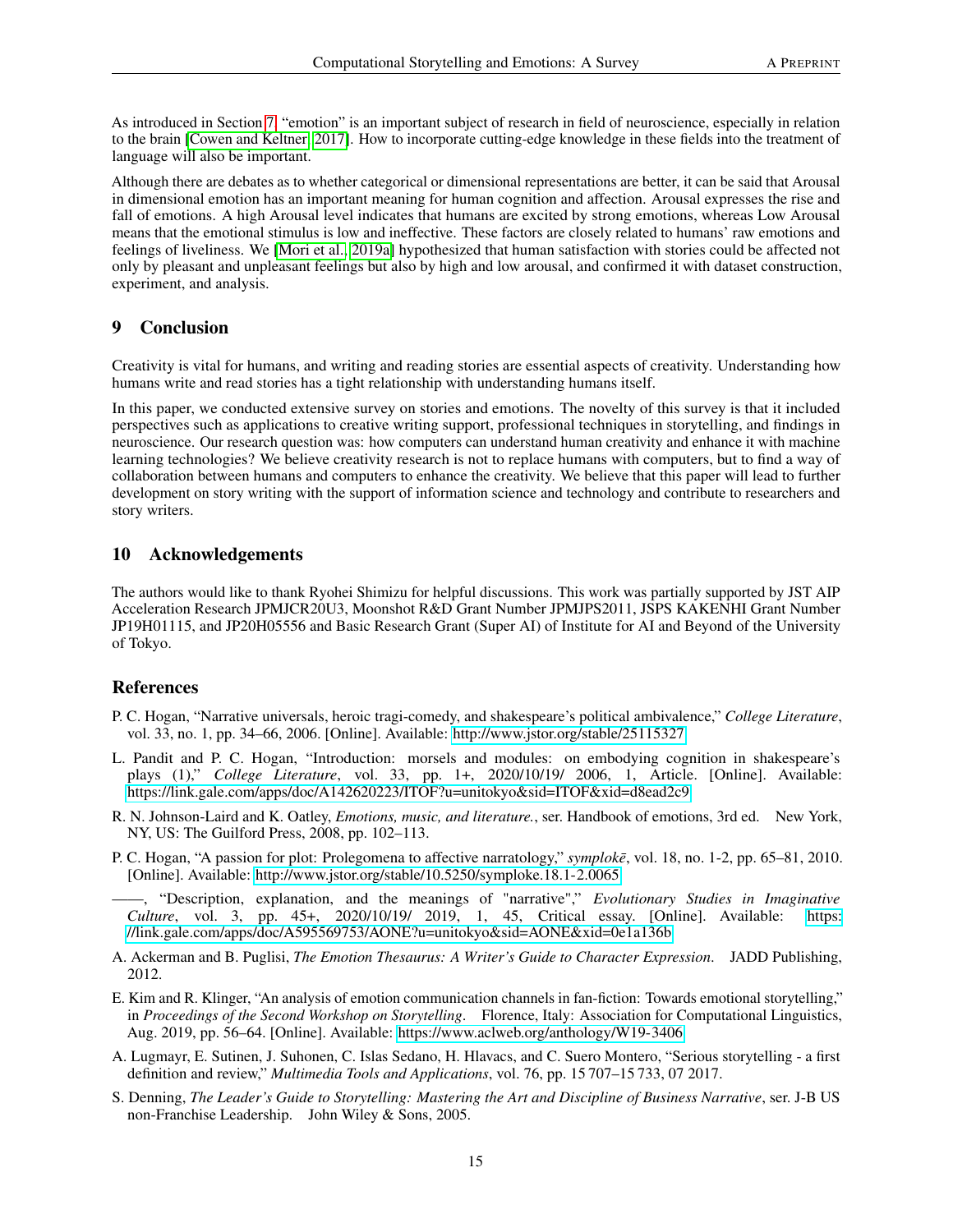- <span id="page-15-0"></span>C. W. Anderson and G. E. McMaster, "Computer assisted modeling of affective tone in written documents," *Computers and the Humanities*, vol. 16, no. 1, pp. 1–9, Sep 1982. [Online]. Available:<https://doi.org/10.1007/BF02259727>
- <span id="page-15-1"></span>C. Strapparava and R. Mihalcea, "Learning to identify emotions in text," in *Proceedings of ACMSAC 2008*. New York, NY, USA: ACM, 2008, pp. 1556–1560. [Online]. Available:<http://doi.acm.org/10.1145/1363686.1364052>
- <span id="page-15-2"></span>M. Abdul-Mageed and L. Ungar, "Emonet: Fine-grained emotion detection with gated recurrent neural networks," in *Proceedings of ACL 2017*. Vancouver, Canada: Association for Computational Linguistics, July 2017, pp. 718–728. [Online]. Available:<http://aclweb.org/anthology/P17-1067>
- <span id="page-15-3"></span>E. Kim and R. Klinger, "Who feels what and why? annotation of a literature corpus with semantic roles of emotions," in *Proceedings of COLING 2018*. Santa Fe, New Mexico, USA: Association for Computational Linguistics, Aug. 2018, pp. 1345–1359. [Online]. Available:<https://www.aclweb.org/anthology/C18-1114>

<span id="page-15-4"></span>——, "Frowning Frodo, wincing Leia, and a seriously great friendship: Learning to classify emotional relationships of fictional characters," in *Proceedings of NAACL-HLT 2019*. Minneapolis, Minnesota: Association for Computational Linguistics, Jun. 2019, pp. 647–653. [Online]. Available:<https://www.aclweb.org/anthology/N19-1067>

- <span id="page-15-5"></span>S. Zad and M. Finlayson, "Systematic evaluation of a framework for unsupervised emotion recognition for narrative text," in *Proceedings of the First Joint Workshop on Narrative Understanding, Storylines, and Events*. Online: Association for Computational Linguistics, Jul. 2020, pp. 26–37. [Online]. Available: <https://www.aclweb.org/anthology/2020.nuse-1.4>
- <span id="page-15-7"></span>K. Vonnegut, "Kurt vonnegut on the shapes of stories," [https://www.youtube.com/watch?v=oP3c1h8v2ZQ,](https://www.youtube.com/watch?v=oP3c1h8v2ZQ) 1995, video. Accessed: October 17, 2020.
- <span id="page-15-6"></span>S. M. Mohammad, "From once upon a time to happily ever after: Tracking emotions in mail and books," *Decision Support Systems*, vol. 53, no. 4, pp. 730 – 741, 2012, 1) Computational Approaches to Subjectivity and Sentiment Analysis 2) Service Science in Information Systems Research : Special Issue on PACIS 2010. [Online]. Available: <http://www.sciencedirect.com/science/article/pii/S0167923612001418>
- <span id="page-15-8"></span>A. J. Reagan, L. Mitchell, D. Kiley, C. M. Danforth, and P. S. Dodds, "The emotional arcs of stories are dominated by six basic shapes," *EPJ Data Science*, vol. 5, no. 1, p. 31, Nov 2016. [Online]. Available: <https://doi.org/10.1140/epjds/s13688-016-0093-1>
- <span id="page-15-9"></span>E. Chu and D. Roy, "Audio-visual sentiment analysis for learning emotional arcs in movies," in *Proceedings of ICDM 2017*, 2017, pp. 829–834.
- <span id="page-15-10"></span>S. Somasundaran, X. Chen, and M. Flor, "Emotion arcs of student narratives," in *Proceedings of the First Joint Workshop on Narrative Understanding, Storylines, and Events*. Online: Association for Computational Linguistics, Jul. 2020, pp. 97–107. [Online]. Available:<https://www.aclweb.org/anthology/2020.nuse-1.12>
- <span id="page-15-11"></span>M. Del Vecchio, A. Kharlamov, G. Parry, and G. Pogrebna, "Improving productivity in hollywood with data science: Using emotional arcs of movies to drive product and service innovation in entertainment industries," *Journal of the Operational Research Society*, vol. 72, pp. 1–28, 03 2020.
- <span id="page-15-12"></span>D. Bamman, T. Underwood, and N. A. Smith, "A bayesian mixed effects model of literary character," in *Proceedings of ACL 2014*. Baltimore, Maryland: Association for Computational Linguistics, June 2014, pp. 370–379. [Online]. Available:<http://www.aclweb.org/anthology/P/P14/P14-1035>
- <span id="page-15-13"></span>H. Vala, D. Jurgens, A. Piper, and D. Ruths, "Mr. bennet, his coachman, and the archbishop walk into a bar but only one of them gets recognized: On the difficulty of detecting characters in literary texts," in *Proceedings of EMNLP 2015*. Lisbon, Portugal: Association for Computational Linguistics, Sep. 2015, pp. 769–774. [Online]. Available: <https://www.aclweb.org/anthology/D15-1088>
- <span id="page-15-14"></span>M. Iyyer, A. Guha, S. Chaturvedi, J. Boyd-Graber, and H. Daumé III, "Feuding families and former friends: Unsupervised learning for dynamic fictional relationships," in *Proceedings of NAACL-HLT 2016*. San Diego, California: Association for Computational Linguistics, June 2016, pp. 1534–1544. [Online]. Available: <http://www.aclweb.org/anthology/N16-1180>
- <span id="page-15-15"></span>S. Chaturvedi, M. Iyyer, and H. D. III, "Unsupervised learning of evolving relationships between literary characters," 2017. [Online]. Available:<https://aaai.org/ocs/index.php/AAAI/AAAI17/paper/view/14564>
- <span id="page-15-16"></span>Y. Mori, H. Yamane, Y. Ushiku, and T. Harada, "How narratives move your mind: A corpus of shared-character stories for connecting emotional flow and interestingness," *Information Processing & Management*, vol. 56, no. 5, pp. 1865 – 1879, 2019. [Online]. Available:<http://www.sciencedirect.com/science/article/pii/S0306457318305879>
- <span id="page-15-17"></span>K. Chandu, S. Prabhumoye, R. Salakhutdinov, and A. W. Black, ""my way of telling a story": Persona based grounded story generation," in *Proceedings of the Second Workshop on Storytelling*. Florence, Italy: Association for Computational Linguistics, Aug. 2019, pp. 11–21. [Online]. Available:<https://www.aclweb.org/anthology/W19-3402>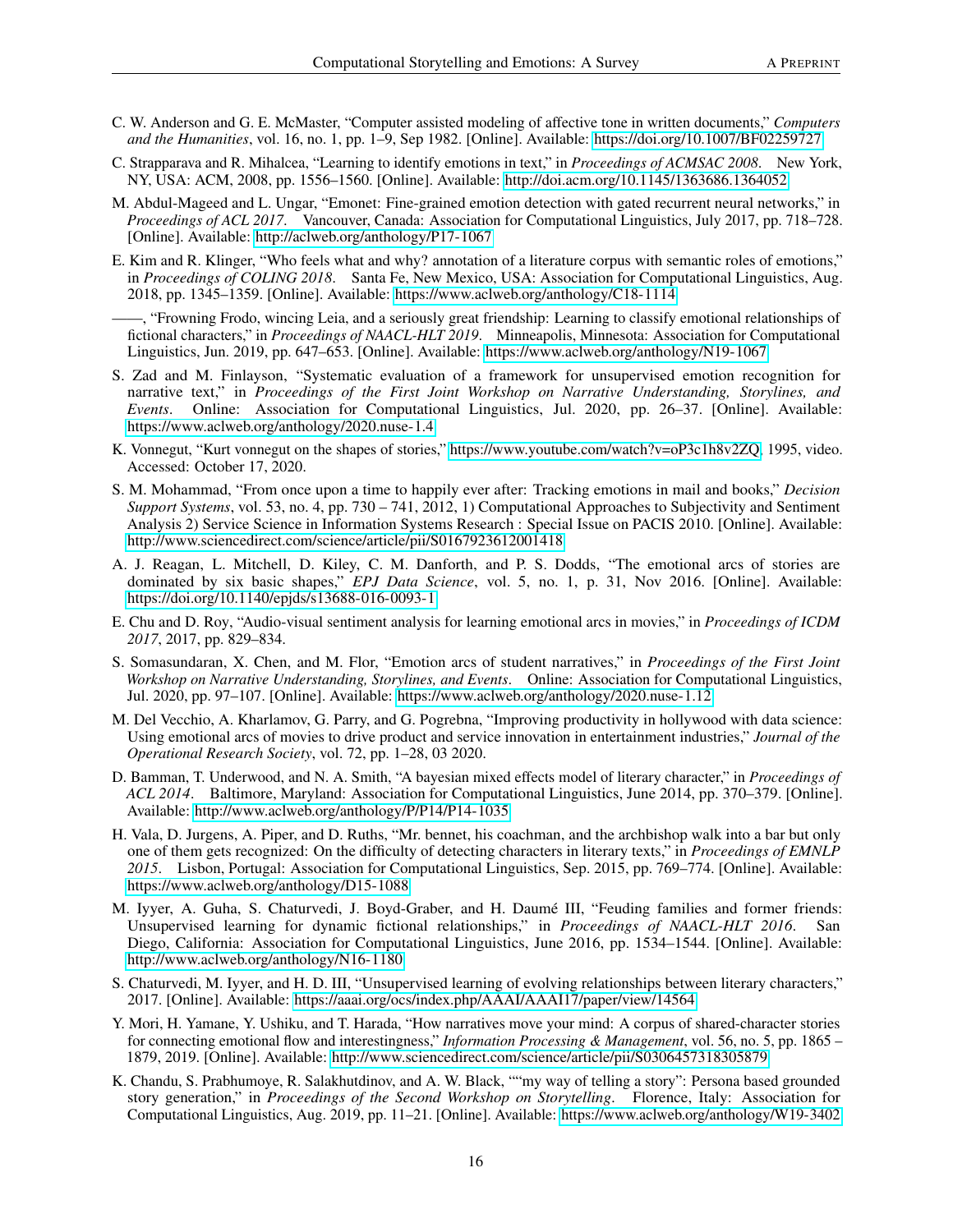- <span id="page-16-0"></span>F. Luo, D. Dai, P. Yang, T. Liu, B. Chang, Z. Sui, and X. Sun, "Learning to control the fine-grained sentiment for story ending generation," in *Proceedings of ACL 2019*. Florence, Italy: Association for Computational Linguistics, Jul. 2019, pp. 6020–6026. [Online]. Available:<https://www.aclweb.org/anthology/P19-1603>
- <span id="page-16-1"></span>F. Brahman and S. Chaturvedi, "Modeling protagonist emotions for emotion-aware storytelling," in *Proceedings of EMNLP 2020*. Punta Cana, Dominican Republic: Association for Computational Linguistics, November 2020.
- <span id="page-16-2"></span>S. Dathathri, A. Madotto, J. Lan, J. Hung, E. Frank, P. Molino, J. Yosinski, and R. Liu, "Plug and play language models: A simple approach to controlled text generation," in *Proceedings of ICLR*, 2020. [Online]. Available: <https://openreview.net/forum?id=H1edEyBKDS>
- <span id="page-16-3"></span>P. Xu, M. Patwary, M. Shoeybi, R. Puri, P. Fung, A. Anandkumar, and B. Catanzaro, "Megatron-cntrl: Controllable story generation with external knowledge using large-scale language models," in *Proceedings of EMNLP 2020*. Punta Cana, Dominican Republic: Association for Computational Linguistics, November 2020.
- <span id="page-16-4"></span>J. D. Mayer, R. D. Roberts, and S. G. Barsade, "Human abilities: Emotional intelligence," *Annual Review of Psychology*, vol. 59, no. 1, pp. 507–536, 2008, pMID: 17937602. [Online]. Available: <https://doi.org/10.1146/annurev.psych.59.103006.093646>
- <span id="page-16-5"></span>B. Liu, *Sentiment Analysis: Mining Opinions, Sentiments, and Emotions*. Cambridge University Press, 2015.
- <span id="page-16-6"></span>E. Kim and R. Klinger, "A survey on sentiment and emotion analysis for computational literary studies," *Zeitschrift für digitale Geisteswissenschaften*, 2019. [Online]. Available: [https://zfdg.de/2019\\_008\\_v1](https://zfdg.de/2019_008_v1)
- <span id="page-16-7"></span>A. I. Alhussain and A. M. Azmi, "Automatic story generation: A survey of approaches," *ACM Comput. Surv.*, vol. 54, no. 5, May 2021. [Online]. Available:<https://doi.org/10.1145/3453156>
- <span id="page-16-8"></span>R. Pérez y Pérez and M. Sharples, "Mexica: A computer model of a cognitive account of creative writing," *J. Exp. Theor. Artif. Intell.*, vol. 13, pp. 119–139, 04 2001.
- <span id="page-16-9"></span>S. R. Turner, "Minstrel: A computer model of creativity and storytelling," Ph.D. dissertation, USA, 1993, uMI Order no. GAX93-19933.
- <span id="page-16-10"></span>S. Turner, *The Creative Process: A Computer Model of Storytelling and Creativity*. Lawrence Erlbaum Associates, Inc., 1994.
- <span id="page-16-11"></span>B.-C. Bae, S. Jang, Y. Kim, and S. Park, "A preliminary survey on story interestingness: Focusing on cognitive and emotional interest," in *Interactive Storytelling*, A. Mitchell and M. Vosmeer, Eds. Cham: Springer International Publishing, 2021, pp. 447–453.
- <span id="page-16-12"></span>J. Li, T. Tang, W. X. Zhao, J. Nie, and J. Wen, "A survey of pretrained language models based text generation," *CoRR*, vol. abs/2201.05273, 2022. [Online]. Available:<https://arxiv.org/abs/2201.05273>
- <span id="page-16-16"></span>P. Gulino, *Screenwriting: The Sequence Approach*, ser. Screenwriting: The Sequence Approach. Bloomsbury Academic, 2004.
- <span id="page-16-13"></span>J. Brody, *Save the Cat! Writes a Novel: The Last Book On Novel Writing You'll Ever Need*. Clarkson Potter/Ten Speed, 2018.
- <span id="page-16-14"></span>B. Snyder, *SAVE THE CAT! The Last Book on Screenwriting You'll Ever Need*. Michael Wiese Productions, 2005.
- <span id="page-16-18"></span>K. Iglesias, *Writing for Emotional Impact*. WingSpan Press, 2005. [Online]. Available: [https://ci.nii.ac.jp/ncid/](https://ci.nii.ac.jp/ncid/BB15467795) [BB15467795](https://ci.nii.ac.jp/ncid/BB15467795)
- <span id="page-16-15"></span>S. Field, *The Screenwriter's Workbook, Revised Edition*. Delta Trade Paperbacks, 2006.
- <span id="page-16-17"></span>P. J. Gulino, "8 sequence approach to writing a screenplay - paul joseph gulino," [https://youtu.be/bLMpNwOIfSY,](https://youtu.be/bLMpNwOIfSY) 2019, video. Accessed: March 23, 2021.
- <span id="page-16-19"></span>P. Ekman, "Facial expression and emotion," *American Psychologist*, vol. 48(4), pp. 384–392, 1993.
- <span id="page-16-20"></span>R. Plutchik, *Emotion, a Psychoevolutionary Synthesis*. Harper & Row, 1980.
- <span id="page-16-21"></span>J. A. Russell, "A circumplex model of affect," *Journal of personality and social psychology*, vol. 39, pp. 1161–1178, 1980.
- <span id="page-16-22"></span>J. A. Russell and A. Mehrabian, "Evidence for a three-factor theory of emotions," *Journal of Research in Personality*, vol. 11, no. 3, pp. 273 – 294, 1977. [Online]. Available: [http://www.sciencedirect.com/science/article/pii/](http://www.sciencedirect.com/science/article/pii/009265667790037X) [009265667790037X](http://www.sciencedirect.com/science/article/pii/009265667790037X)
- <span id="page-16-23"></span>S. Park, B. Bae, and Y. Cheong, "Emotion recognition from text stories using an emotion embedding model," in *Proceedings of BigComp 2020*, 2020, pp. 579–583.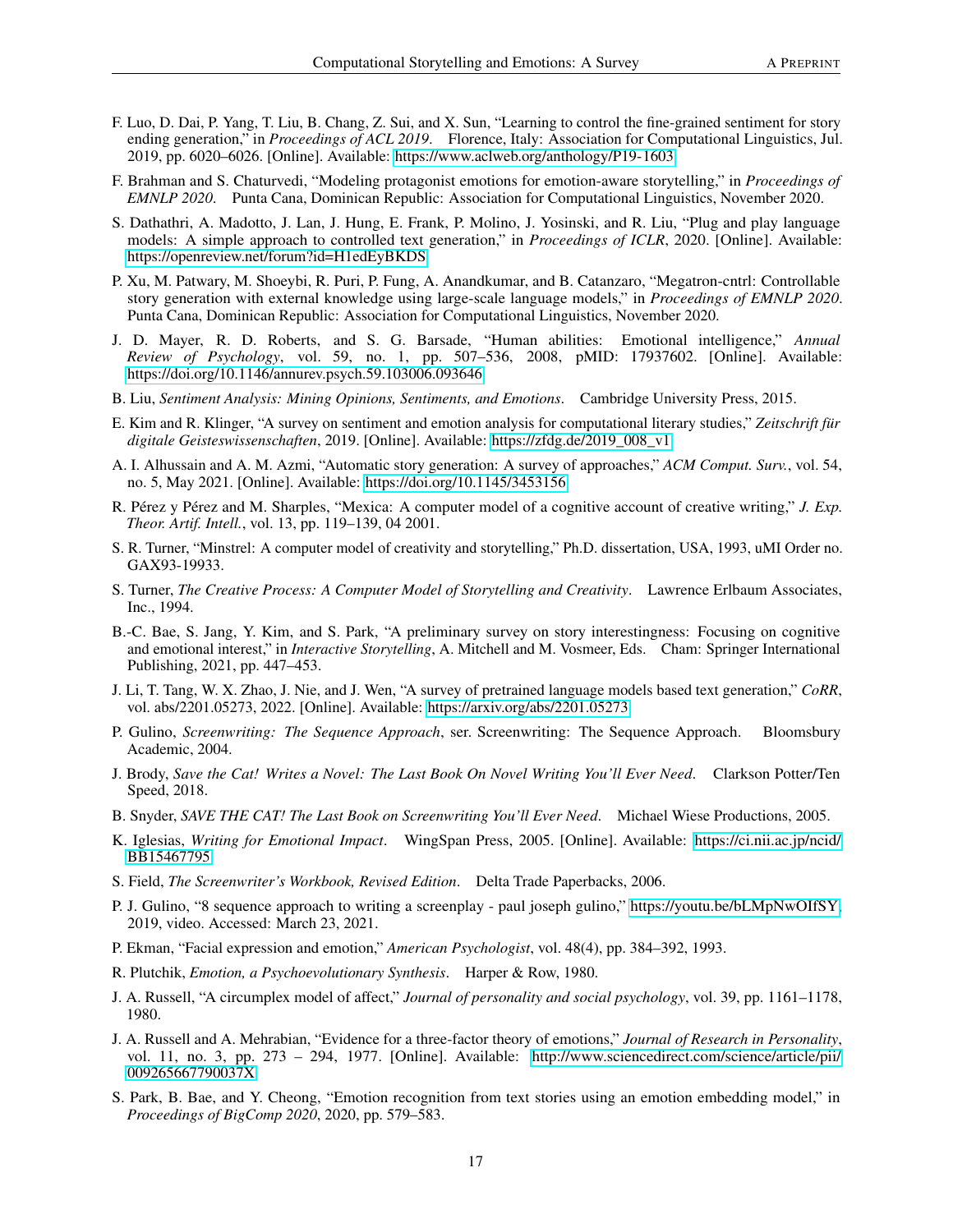- <span id="page-17-0"></span>D. Bamman, B. O'Connor, and N. A. Smith, "Learning latent personas of film characters," in *Proceedings of ACL 2013*. Sofia, Bulgaria: Association for Computational Linguistics, August 2013, pp. 352–361. [Online]. Available: <http://www.aclweb.org/anthology/P13-1035>
- <span id="page-17-1"></span>P. Massey, P. Xia, D. Bamman, and N. A. Smith, "Annotating character relationships in literary texts," *CoRR*, vol. abs/1512.00728, 2015. [Online]. Available:<http://arxiv.org/abs/1512.00728>
- <span id="page-17-2"></span>S. Chaturvedi, S. Srivastava, H. D. III, and C. Dyer, "Modeling evolving relationships between characters in literary novels," 2016. [Online]. Available:<https://www.aaai.org/ocs/index.php/AAAI/AAAI16/paper/view/12408>
- <span id="page-17-3"></span>S. Srivastava, S. Chaturvedi, and T. Mitchell, "Inferring interpersonal relations in narrative summaries," 2016. [Online]. Available:<https://www.aaai.org/ocs/index.php/AAAI/AAAI16/paper/view/12173>
- <span id="page-17-4"></span>F. Murtagh, A. Ganz, and S. McKie, "The structure of narrative: The case of film scripts," *Pattern Recognition*, vol. 42, no. 2, pp. 302 – 312, 2009, learning Semantics from Multimedia Content. [Online]. Available: <http://www.sciencedirect.com/science/article/pii/S0031320308002100>
- <span id="page-17-5"></span>R. McKee, *Story: Substance, Structure, Style and the Principles of Screenwriting*. Itbooks, 1997.
- <span id="page-17-6"></span>N. Chambers and D. Jurafsky, "Unsupervised learning of narrative event chains," in *Proceedings of ACL-HLT 2008*. Columbus, Ohio: Association for Computational Linguistics, June 2008, pp. 789–797. [Online]. Available: <http://www.aclweb.org/anthology/P/P08/P08-1090>
- <span id="page-17-7"></span>N. Mostafazadeh, N. Chambers, X. He, D. Parikh, D. Batra, L. Vanderwende, P. Kohli, and J. Allen, "A corpus and cloze evaluation for deeper understanding of commonsense stories," in *Proceedings of NAACL-HLT 2016*. San Diego, California: Association for Computational Linguistics, June 2016, pp. 839–849. [Online]. Available: <http://www.aclweb.org/anthology/N16-1098>
- <span id="page-17-8"></span>S. Park, J. Kim, J. Jeon, H. Park, and A. Oh, "Toward dimensional emotion detection from categorical emotion annotations." *CoRR*, vol. abs/1911.02499, 2019. [Online]. Available:<http://arxiv.org/abs/1911.02499>
- <span id="page-17-9"></span>D. Demszky, D. Movshovitz-Attias, J. Ko, A. Cowen, G. Nemade, and S. Ravi, "GoEmotions: A dataset of fine-grained emotions," in *Proceedings of ACL 2020*. Online: Association for Computational Linguistics, Jul. 2020, pp. 4040–4054. [Online]. Available:<https://www.aclweb.org/anthology/2020.acl-main.372>
- <span id="page-17-10"></span>J. Devlin, M.-W. Chang, K. Lee, and K. Toutanova, "BERT: Pre-training of deep bidirectional transformers for language understanding," in *Proceedings of NAACL-HLT 2019*. Minneapolis, Minnesota: Association for Computational Linguistics, Jun. 2019, pp. 4171–4186. [Online]. Available:<https://www.aclweb.org/anthology/N19-1423>
- <span id="page-17-11"></span>P. Winston, "The strong story hypothesis and the directed perception hypothesis," 2011. [Online]. Available: <https://www.aaai.org/ocs/index.php/FSS/FSS11/paper/view/4125>
- <span id="page-17-12"></span>L. White, R. Togneri, W. Liu, and M. Bennamoun, "NovelPerspective: Identifying point of view characters," in *Proceedings of ACL 2018, System Demonstrations*. Melbourne, Australia: Association for Computational Linguistics, Jul. 2018, pp. 7–12. [Online]. Available:<https://www.aclweb.org/anthology/P18-4002>
- <span id="page-17-14"></span>W. G. Lehnert, "Plot units and narrative summarization," *Cognitive Science*, vol. 5, no. 4, pp. 293 – 331, 1981. [Online]. Available:<http://www.sciencedirect.com/science/article/pii/S036402138180016X>
- <span id="page-17-13"></span>D. R. Heise, "Semantic differential profiles for 1,000 most frequent english words." *Psychological Monographs: General and Applied*, vol. 79, no. 8, pp. 1 – 31, 1965. [Online]. Available: [http:](http://search.ebscohost.com/login.aspx?direct=true&db=pdh&AN=2011-19203-001&lang=ja&site=ehost-live) [//search.ebscohost.com/login.aspx?direct=true&db=pdh&AN=2011-19203-001&lang=ja&site=ehost-live](http://search.ebscohost.com/login.aspx?direct=true&db=pdh&AN=2011-19203-001&lang=ja&site=ehost-live)
- <span id="page-17-15"></span>S. Buechel and U. Hahn, "EmoBank: Studying the impact of annotation perspective and representation format on dimensional emotion analysis," in *Proceedings of EACL 2017*. Valencia, Spain: Association for Computational Linguistics, Apr. 2017, pp. 578–585. [Online]. Available:<https://www.aclweb.org/anthology/E17-2092>
- <span id="page-17-16"></span>N. M. Hakak, M. Mohd, M. Kirmani, and M. Mohd, "Emotion analysis: A survey," in *2017 International Conference on Computer, Communications and Electronics (Comptelix)*, 2017, pp. 397–402.
- <span id="page-17-17"></span>C. O. Alm, D. Roth, and R. Sproat, "Emotions from text: Machine learning for text-based emotion prediction," in *Proceedings of EMNLP-HLT 2005*, 2005. [Online]. Available:<http://www.aclweb.org/anthology/H05-1073>
- <span id="page-17-18"></span>S. Chaturvedi, H. Peng, and D. Roth, "Story comprehension for predicting what happens next," in *Proceedings of EMNLP 2017*. Copenhagen, Denmark: Association for Computational Linguistics, September 2017, pp. 1603–1614. [Online]. Available:<https://www.aclweb.org/anthology/D17-1168>
- <span id="page-17-19"></span>P. Bailey, "Searching for storiness: Story-generation from a reader's perspective," 1999.
- <span id="page-17-20"></span>Y. Mori, H. Yamane, Y. Mukuta, and T. Harada, "Toward a better story end: Collecting human evaluation with reasons," in *Proceedings of INLG 2019*. Tokyo, Japan: Association for Computational Linguistics, Oct.–Nov. 2019, pp. 383–390. [Online]. Available:<https://www.aclweb.org/anthology/W19-8646>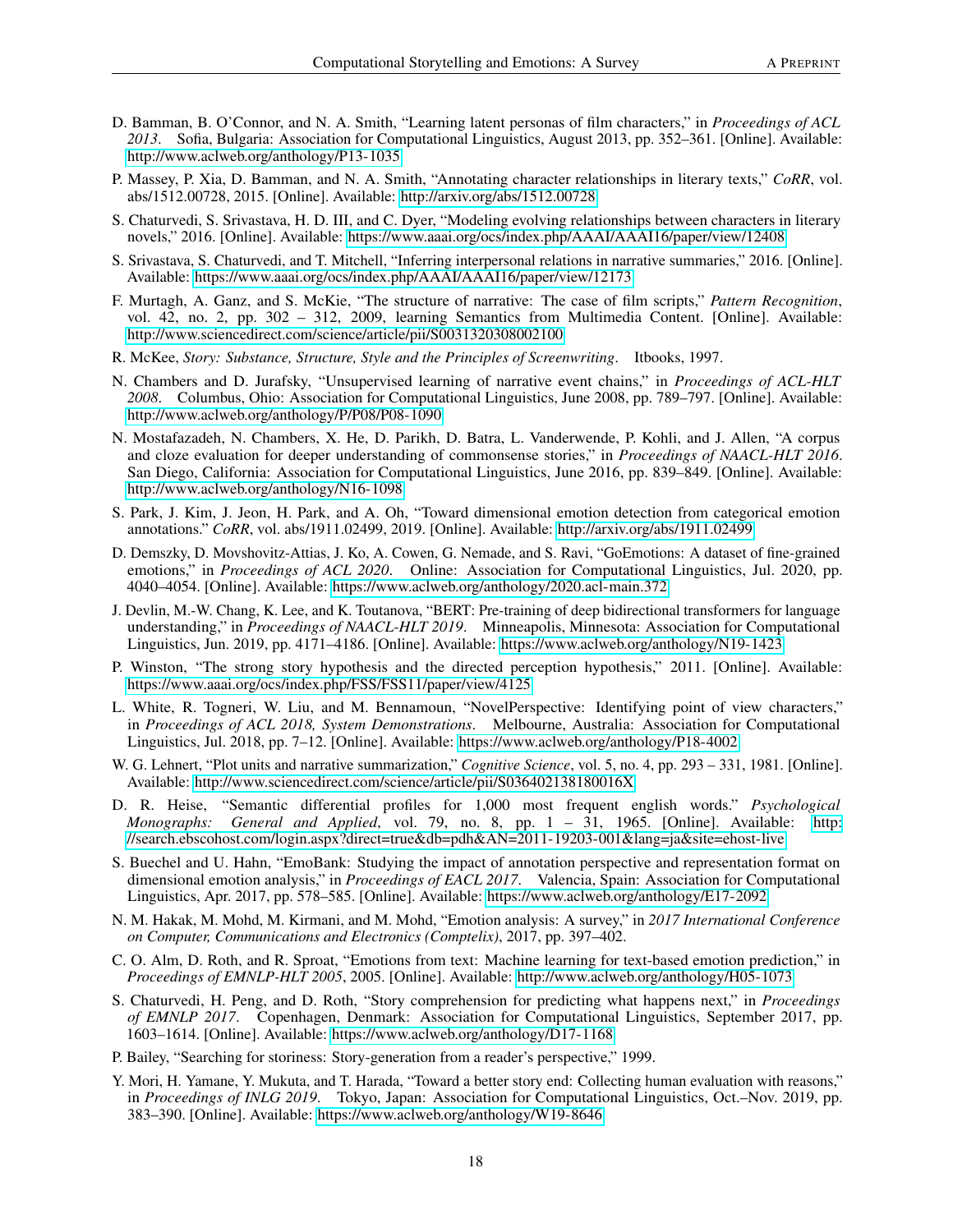- <span id="page-18-0"></span>P. C. Hogan, "Narrative Universals, Emotion, and Ethics," *Poetics Today*, vol. 41, no. 2, pp. 187–204, 06 2020. [Online]. Available:<https://doi.org/10.1215/03335372-8172514>
- <span id="page-18-1"></span>K. H.-Y. Lin, C. Yang, and H.-H. Chen, "What emotions do news articles trigger in their readers?" in *Proceedings of SIGIR*. New York, NY, USA: Association for Computing Machinery, 2007, p. 733–734. [Online]. Available: <https://doi.org/10.1145/1277741.1277882>
- <span id="page-18-2"></span>K. H. Lin, C. Yang, and H. Chen, "Emotion classification of online news articles from the reader's perspective," in *2008 IEEE/WIC/ACM International Conference on Web Intelligence and Intelligent Agent Technology*, vol. 1, 2008, pp. 220–226.
- <span id="page-18-3"></span>Y.-C. Chang, C.-C. Chen, Y.-L. Hsieh, C. C. Chen, and W.-L. Hsu, "Linguistic template extraction for recognizing reader-emotion and emotional resonance writing assistance," in *Proceedings of ACL-IJCNLP 2015*. Beijing, China: Association for Computational Linguistics, Jul. 2015, pp. 775–780. [Online]. Available: <https://www.aclweb.org/anthology/P15-2127>
- <span id="page-18-4"></span>Y.-j. Tang and H.-H. Chen, "Mining sentiment words from microblogs for predicting writer-reader emotion transition," in *Proceedings of LREC 2012*. Istanbul, Turkey: European Language Resources Association (ELRA), May 2012, pp. 1226–1229. [Online]. Available: [http://www.lrec-conf.org/proceedings/lrec2012/pdf/117\\_Paper.pdf](http://www.lrec-conf.org/proceedings/lrec2012/pdf/117_Paper.pdf)
- <span id="page-18-5"></span>L. De Bruyne, O. De Clercq, and V. Hoste, "An emotional mess! deciding on a framework for building a Dutch emotion-annotated corpus," in *Proceedings of LREC 2020*. Marseille, France: European Language Resources Association, May 2020, pp. 1643–1651. [Online]. Available:<https://www.aclweb.org/anthology/2020.lrec-1.204>
- <span id="page-18-6"></span>C. Liu, M. Osama, and A. De Andrade, "DENS: A dataset for multi-class emotion analysis," in *Proceedings of EMNLP-IJCNLP 2019*. Hong Kong, China: Association for Computational Linguistics, Nov. 2019, pp. 6293–6298. [Online]. Available:<https://www.aclweb.org/anthology/D19-1656>
- <span id="page-18-7"></span>D. Preotiuc-Pietro, H. A. Schwartz, G. Park, J. Eichstaedt, M. Kern, L. Ungar, and E. Shulman, "Modelling valence and arousal in Facebook posts," in *Proceedings of the 7th Workshop on Computational Approaches to Subjectivity, Sentiment and Social Media Analysis*. San Diego, California: Association for Computational Linguistics, Jun. 2016, pp. 9–15. [Online]. Available:<https://www.aclweb.org/anthology/W16-0404>
- <span id="page-18-8"></span>S. Buechel and U. Hahn, "Readers vs. writers vs. texts: Coping with different perspectives of text understanding in emotion annotation," 01 2017.
- <span id="page-18-9"></span>P. J. Stone and E. B. Hunt, "A computer approach to content analysis: Studies using the general inquirer system," in *Proceedings of the May 21-23, 1963, Spring Joint Computer Conference*. New York, NY, USA: Association for Computing Machinery, 1963, p. 241–256. [Online]. Available:<https://doi.org/10.1145/1461551.1461583>
- <span id="page-18-10"></span>J. W. Pennebaker, R. J. Booth, and M. E. Francis, "Linguistic inquiry and word count: Liwc 2001," 2001.
- <span id="page-18-11"></span>Y. R. Tausczik and J. W. Pennebaker, "The psychological meaning of words: Liwc and computerized text analysis methods," *Journal of Language and Social Psychology*, vol. 29, no. 1, pp. 24–54, 2010. [Online]. Available: <https://doi.org/10.1177/0261927X09351676>
- <span id="page-18-12"></span>J. W. Pennebaker, R. J. Booth, R. L. Boyd, and M. E. Francis, "Linguistic inquiry and word count: Liwc2015."
- <span id="page-18-13"></span>M. M. Bradley and P. J. Lang, "Affective norms for english words (anew): Instruction manual and affective ratings," Technical report C-1, the center for research in psychophysiology  $\cdots$ , Tech. Rep., 1999.
- <span id="page-18-14"></span>A. Esuli and F. Sebastiani, "Sentiwordnet: A publicly available lexical resource for opinion mining." Citeseer.
- <span id="page-18-15"></span>S. Baccianella, A. Esuli, and F. Sebastiani, "Sentiwordnet 3.0: an enhanced lexical resource for sentiment analysis and opinion mining." in *Lrec*, vol. 10, no. 2010, 2010, pp. 2200–2204.
- <span id="page-18-16"></span>E. Cambria, R. Speer, C. Havasi, and A. Hussain, "Senticnet: A publicly available semantic resource for opinion mining," in *AAAI Fall Symposium: Commonsense Knowledge*, 2010.
- <span id="page-18-17"></span>E. Cambria, Y. Li, F. Z. Xing, S. Poria, and K. Kwok, "Senticnet 6: Ensemble application of symbolic and subsymbolic ai for sentiment analysis," in *Proceedings of CIKM*. New York, NY, USA: Association for Computing Machinery, 2020, p. 105–114. [Online]. Available:<https://doi.org/10.1145/3340531.3412003>
- <span id="page-18-18"></span>S. Mohammad, "#emotional tweets," in *\*SEM 2012: The First Joint Conference on Lexical and Computational Semantics – Volume 1: Proceedings of the main conference and the shared task, and Volume 2: Proceedings of the Sixth International Workshop on Semantic Evaluation (SemEval 2012)*. Montréal, Canada: Association for Computational Linguistics, 7-8 June 2012, pp. 246–255. [Online]. Available: <http://www.aclweb.org/anthology/S12-1033>
- <span id="page-18-19"></span>S. M. Mohammad and S. Kiritchenko, "Using hashtags to capture fine emotion categories from tweets," *Computational Intelligence*, vol. 31, no. 2, pp. 301–326, 2015.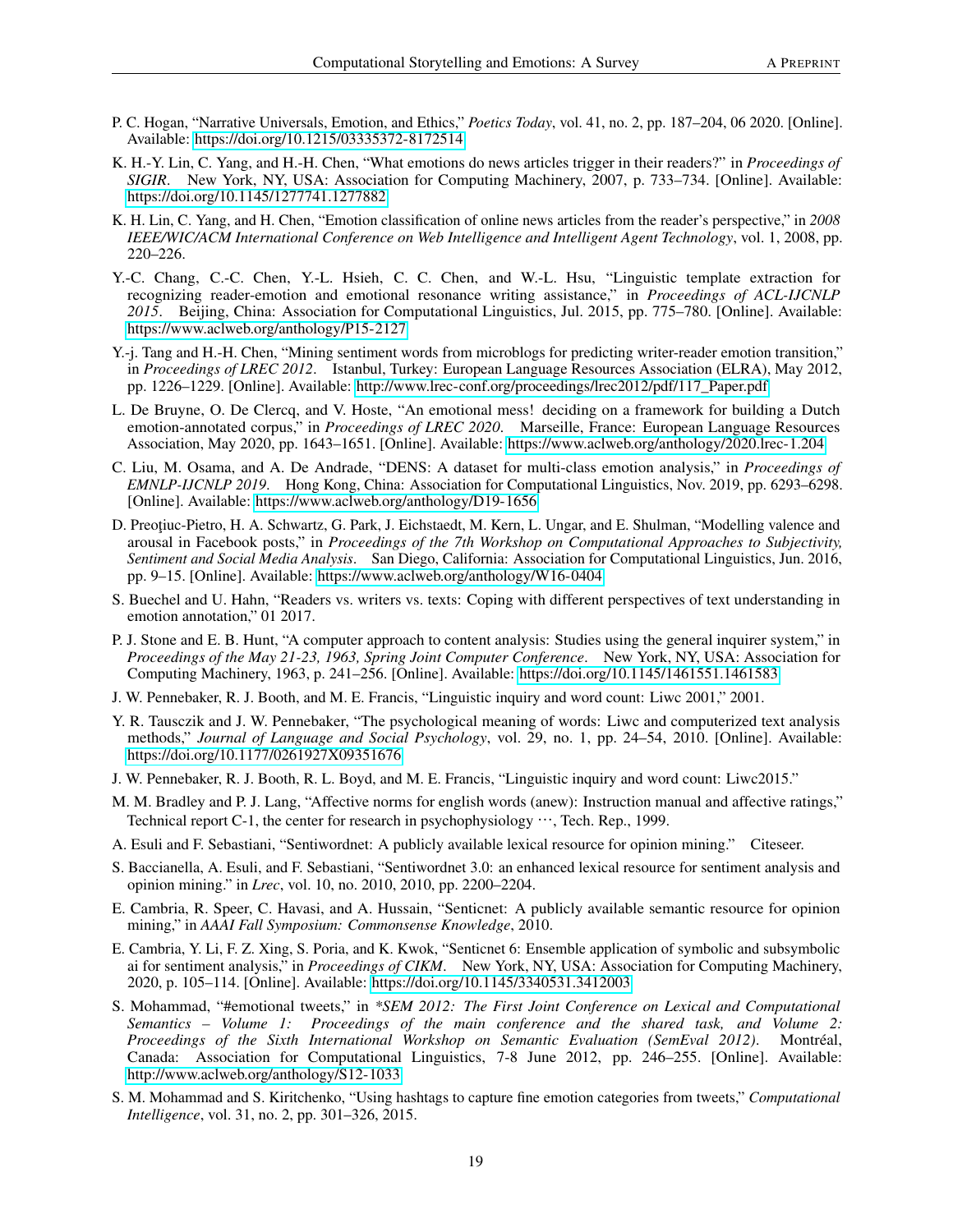- <span id="page-19-0"></span>S. Mohammad, "Obtaining reliable human ratings of valence, arousal, and dominance for 20,000 English words," in *Proceedings of ACL 2018*. Melbourne, Australia: Association for Computational Linguistics, Jul. 2018, pp. 174–184. [Online]. Available:<https://www.aclweb.org/anthology/P18-1017>
- <span id="page-19-1"></span>S. M. Mohammad, "Word affect intensities," in *Proceedings of LREC 2018*, Miyazaki, Japan, 2018.
- <span id="page-19-2"></span>P. Katz, M. Singleton, and R. Wicentowski, "SWAT-MP:the SemEval-2007 systems for task 5 and task 14," in *Proceedings of SemEval 2007*. Prague, Czech Republic: Association for Computational Linguistics, Jun. 2007, pp. 308–313. [Online]. Available:<https://www.aclweb.org/anthology/S07-1067>
- <span id="page-19-3"></span>M. M. Bradley and P. J. Lang, "Measuring emotion: The self-assessment manikin and the semantic differential," *Journal of Behavior Therapy and Experimental Psychiatry*, vol. 25, no. 1, pp. 49 – 59, 1994. [Online]. Available: <http://www.sciencedirect.com/science/article/pii/0005791694900639>
- <span id="page-19-4"></span>D. W. Otter, J. R. Medina, and J. K. Kalita, "A survey of the usages of deep learning for natural language processing," *IEEE Transactions on Neural Networks and Learning Systems*, pp. 1–21, 2020.
- <span id="page-19-5"></span>B. Bena and J. Kalita, "Introducing aspects of creativity in automatic poetry generation," in *Proceedings of the 16th International Conference on Natural Language Processing*. International Institute of Information Technology, Hyderabad, India: NLP Association of India, Dec. 2019, pp. 26–35. [Online]. Available: <https://aclanthology.org/2019.icon-1.4>
- <span id="page-19-6"></span>S. Ghosh, M. Chollet, E. Laksana, L.-P. Morency, and S. Scherer, "Affect-LM: A neural language model for customizable affective text generation," in *Proceedings of ACL 2017*. Vancouver, Canada: Association for Computational Linguistics, Jul. 2017, pp. 634–642. [Online]. Available:<https://www.aclweb.org/anthology/P17-1059>
- <span id="page-19-7"></span>H. Zhou, M. Huang, T. Zhang, X. Zhu, and B. Liu, "Emotional chatting machine: Emotional conversation generation with internal and external memory," 2018. [Online]. Available: [https://aaai.org/ocs/index.php/AAAI/AAAI18/paper/](https://aaai.org/ocs/index.php/AAAI/AAAI18/paper/view/16455) [view/16455](https://aaai.org/ocs/index.php/AAAI/AAAI18/paper/view/16455)
- <span id="page-19-8"></span>Y. Ma, K. L. Nguyen, F. Z. Xing, and E. Cambria, "A survey on empathetic dialogue systems," *Information Fusion*, vol. 64, pp. 50 – 70, 2020. [Online]. Available:<http://www.sciencedirect.com/science/article/pii/S1566253520303092>
- <span id="page-19-9"></span>D. Peng, M. Zhou, C. Liu, and J. Ai, "Human–machine dialogue modelling with the fusion of wordand sentence-level emotions," *Knowledge-Based Systems*, vol. 192, p. 105319, 2020. [Online]. Available: <http://www.sciencedirect.com/science/article/pii/S0950705119305970>
- <span id="page-19-10"></span>Z. Song, X. Zheng, L. Liu, M. Xu, and X. Huang, "Generating responses with a specific emotion in dialog," in *Proceedings of ACL 2019*. Florence, Italy: Association for Computational Linguistics, Jul. 2019, pp. 3685–3695. [Online]. Available:<https://www.aclweb.org/anthology/P19-1359>
- <span id="page-19-11"></span>S. Klein, J. F. Aeschlimann, D. F. Balsiger, S. L. Converse, C. Court, M. Foster, R. Lao, J. Oakley, and J. Smith, "Automatic novel writing: A status report," 1973.
- <span id="page-19-12"></span>J. R. Meehan, "The metanovel: writing stories by computer." YALE UNIV NEW HAVEN CONN DEPT OF COM-PUTER SCIENCE, Tech. Rep., 1976.
- <span id="page-19-13"></span>——, "Tale-spin, an interactive program that writes stories," in *Proceedings of IJCAI*. San Francisco, CA, USA: Morgan Kaufmann Publishers Inc., 1977, p. 91–98.
- <span id="page-19-14"></span>M. Lebowitz, "Creating characters in a story-telling universe," *Poetics*, vol. 13, no. 3, pp. 171 – 194, 1984. [Online]. Available:<http://www.sciencedirect.com/science/article/pii/0304422X84900019>

- <span id="page-19-16"></span>P. Gervás, "Computational approaches to storytelling and creativity," *AI Magazine*, vol. 30, pp. 49–62, 09 2009.
- <span id="page-19-17"></span>N. McIntyre and M. Lapata, "Learning to tell tales: A data-driven approach to story generation," in *Proceedings of ACL-AFNLP 2009*. Suntec, Singapore: Association for Computational Linguistics, Aug. 2009, pp. 217–225. [Online]. Available:<https://www.aclweb.org/anthology/P09-1025>
- <span id="page-19-18"></span>K. M. Hermann, T. Kočiský, E. Grefenstette, L. Espeholt, W. Kay, M. Suleyman, and P. Blunsom, "Teaching machines to read and comprehend," in *Proceedings of NIPS*. Cambridge, MA, USA: MIT Press, 2015, pp. 1693–1701. [Online]. Available:<http://dl.acm.org/citation.cfm?id=2969239.2969428>
- <span id="page-19-19"></span>M. Roemmele, "Writing Stories with Help from Recurrent Neural Networks," in *Proceedings of AAAI*. Phoenix, AZ: AAAI Press, Feb. 2016, pp. 4311 – 4312. [Online]. Available: [http://www.aaai.org/ocs/index.php/AAAI/AAAI16/](http://www.aaai.org/ocs/index.php/AAAI/AAAI16/paper/view/11966) [paper/view/11966](http://www.aaai.org/ocs/index.php/AAAI/AAAI16/paper/view/11966)
- <span id="page-19-20"></span>N. Peng, M. Ghazvininejad, J. May, and K. Knight, "Towards controllable story generation," in *Proceedings of the First Workshop on Storytelling*. New Orleans, Louisiana: Association for Computational Linguistics, Jun. 2018, pp. 43–49. [Online]. Available:<https://www.aclweb.org/anthology/W18-1505>

<span id="page-19-15"></span><sup>——, &</sup>quot;Story-telling as planning and learning," *Poetics*, vol. 14, no. 6, pp. 483 – 502, 1985. [Online]. Available: <http://www.sciencedirect.com/science/article/pii/0304422X85900154>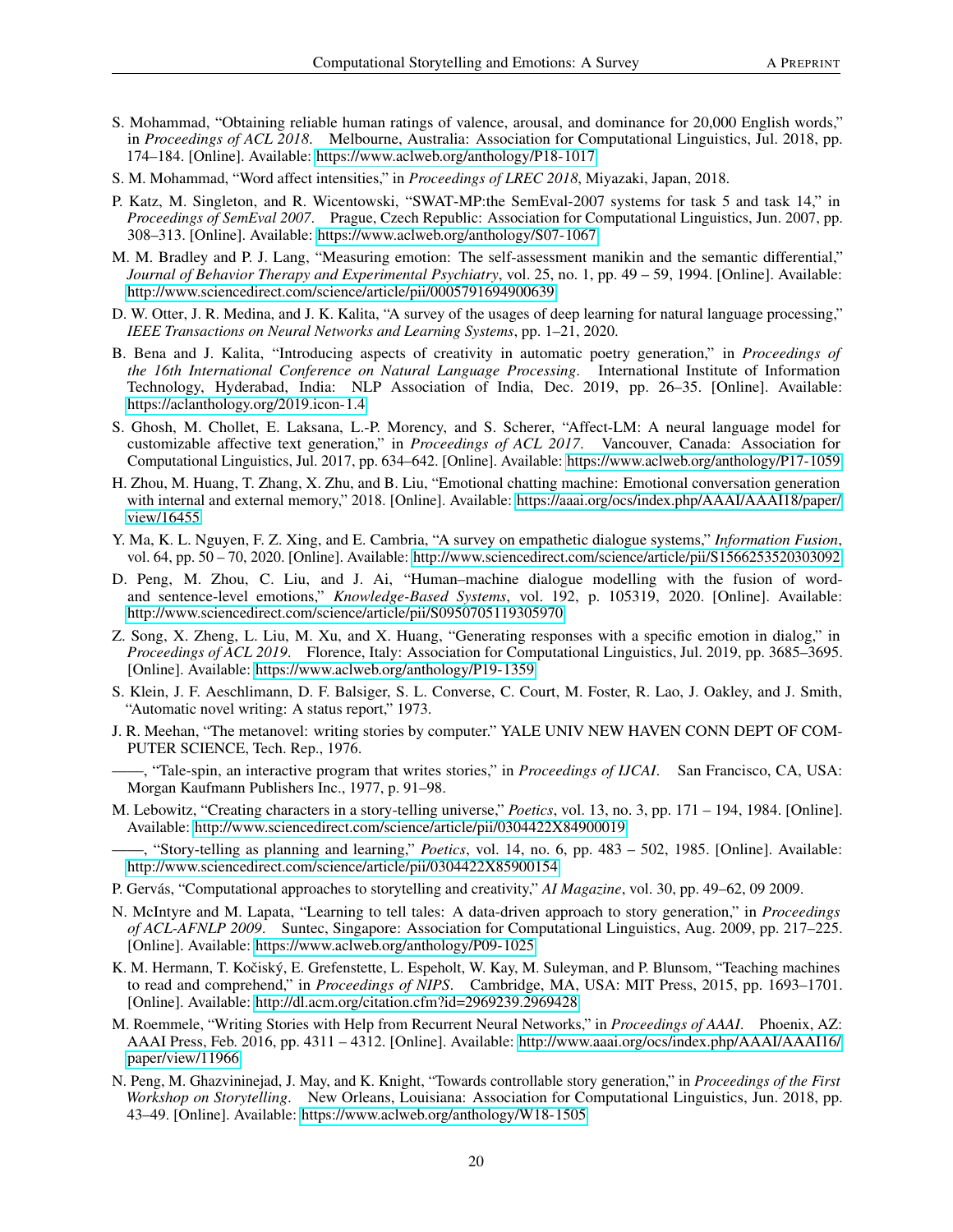- <span id="page-20-0"></span>L. Yao, N. Peng, W. Ralph, K. Knight, D. Zhao, and R. Yan, "Plan-and-Write: Towards better automatic storytelling," in *Proceedings of AAAI*. Honolulu, Hawaii: AAAI Press, January–February 2019, pp. 7378–7385. [Online]. Available:<https://doi.org/10.1609/aaai.v33i01.33017378>
- <span id="page-20-1"></span>S. Goldfarb-Tarrant, H. Feng, and N. Peng, "Plan, Write, and Revise: an interactive system for open-domain story generation," in *Proceedings of NAACL-HLT 2019 (Demonstrations)*. Minneapolis, Minnesota: Association for Computational Linguistics, Jun. 2019, pp. 89–97. [Online]. Available:<https://www.aclweb.org/anthology/N19-4016>
- <span id="page-20-2"></span>C. Hou, C. Zhou, K. Zhou, J. Sun, and S. Xuanyuan, "A survey of deep learning applied to story generation," in *Smart Computing and Communication*, M. Qiu, Ed. Cham: Springer International Publishing, 2019, pp. 1–10.
- <span id="page-20-3"></span>A. Fan, M. Lewis, and Y. Dauphin, "Hierarchical neural story generation," in *Proceedings of ACL 2018*. Melbourne, Australia: Association for Computational Linguistics, July 2018, pp. 889–898. [Online]. Available: <http://www.aclweb.org/anthology/P18-1082>
- <span id="page-20-4"></span>J. Xu, X. Ren, Y. Zhang, Q. Zeng, X. Cai, and X. Sun, "A skeleton-based model for promoting coherence among sentences in narrative story generation," in *Proceedings of EMNLP 2018*. Brussels, Belgium: Association for Computational Linguistics, Oct.-Nov. 2018, pp. 4306–4315. [Online]. Available: <https://www.aclweb.org/anthology/D18-1462>
- <span id="page-20-5"></span>X. Wang, W. Chen, Y.-F. Wang, and W. Y. Wang, "No metrics are perfect: Adversarial reward learning for visual storytelling," in *Proceedings of ACL 2018*, 2018, pp. 899–909.
- <span id="page-20-6"></span>Y. Zhao, L. Liu, C. Liu, R. Yang, and D. Yu, "From plots to endings: A reinforced pointer generator for story ending generation," in *Proceedings of Natural Language Processing and Chinese Computing*, vol. abs/1901.03459, 2018. [Online]. Available:<http://arxiv.org/abs/1901.03459>
- <span id="page-20-7"></span>T. Wang and X. Wan, "T-CVAE: Transformer-based conditioned variational autoencoder for story completion," in *Proceedings of IJCAI*. International Joint Conferences on Artificial Intelligence Organization, July 2019, pp. 5233–5239. [Online]. Available:<https://doi.org/10.24963/ijcai.2019/727>
- <span id="page-20-8"></span>E. Clark, A. S. Ross, C. Tan, Y. Ji, and N. A. Smith, "Creative writing with a machine in the loop: Case studies on slogans and stories," in *Proceedings of IUI*. New York, NY, USA: Association for Computing Machinery, 2018, p. 329–340. [Online]. Available:<https://doi.org/10.1145/3172944.3172983>
- <span id="page-20-9"></span>B. Li, S. Lee-Urban, G. Johnston, and M. Riedl, "Story generation with crowdsourced plot graphs," 2013. [Online]. Available:<https://www.aaai.org/ocs/index.php/AAAI/AAAI13/paper/view/6399>
- <span id="page-20-10"></span>A. Fan, M. Lewis, and Y. Dauphin, "Strategies for structuring story generation," in *Proceedings of ACL 2019*. Florence, Italy: Association for Computational Linguistics, Jul. 2019, pp. 2650–2660. [Online]. Available: <https://www.aclweb.org/anthology/P19-1254>
- <span id="page-20-11"></span>S. Goldfarb-Tarrant, T. Chakrabarty, R. Weischedel, and N. Peng, "Content planning for neural story generation with aristotelian rescoring," in *Proceedings of EMNLP 2020*, 2020.
- <span id="page-20-12"></span>A. Holtzman, J. Buys, M. Forbes, A. Bosselut, D. Golub, and Y. Choi, "Learning to write with cooperative discriminators," in *Proceedings of ACL 2018*. Melbourne, Australia: Association for Computational Linguistics, Jul. 2018, pp. 1638–1649. [Online]. Available:<https://www.aclweb.org/anthology/P18-1152>
- <span id="page-20-13"></span>A. Vaswani, N. Shazeer, N. Parmar, J. Uszkoreit, L. Jones, A. N. Gomez, L. u. Kaiser, and I. Polosukhin, "Attention is all you need," in *Proceedings of NIPS*, I. Guyon, U. V. Luxburg, S. Bengio, H. Wallach, R. Fergus, S. Vishwanathan, and R. Garnett, Eds. Curran Associates, Inc., 2017, pp. 5998–6008. [Online]. Available: <http://papers.nips.cc/paper/7181-attention-is-all-you-need.pdf>
- <span id="page-20-14"></span>I. Sutskever, O. Vinyals, and Q. V. Le, "Sequence to sequence learning with neural networks," in *Proceedings of NIPS*. Cambridge, MA, USA: MIT Press, 2014, pp. 3104–3112. [Online]. Available: <http://dl.acm.org/citation.cfm?id=2969033.2969173>
- <span id="page-20-15"></span>O. Vinyals and Q. V. Le, "A neural conversational model," in *Proceedings of the 31st ICML Deep Learning Workshop*, 2015. [Online]. Available:<http://arxiv.org/pdf/1506.05869v3.pdf>
- <span id="page-20-16"></span>J. Gehring, M. Auli, D. Grangier, D. Yarats, and Y. N. Dauphin, "Convolutional sequence to sequence learning," ser. Proceedings of Machine Learning Research, D. Precup and Y. W. Teh, Eds., vol. 70. International Convention Centre, Sydney, Australia: PMLR, 06–11 Aug 2017, pp. 1243–1252. [Online]. Available: <http://proceedings.mlr.press/v70/gehring17a.html>
- <span id="page-20-17"></span>"Transformer model for language understanding," [https://www.tensorflow.org/tutorials/text/transformer,](https://www.tensorflow.org/tutorials/text/transformer) Last updated 2020-10-14 UTC., accessed: October 19, 2020.
- <span id="page-20-18"></span>A. Radford, J. Wu, R. Child, D. Luan, D. Amodei, and I. Sutskever, "Language models are unsupervised multitask learners," 2019. [Online]. Available: [https://d4mucfpksywv.cloudfront.net/better-language-models/language-model.](https://d4mucfpksywv.cloudfront.net/better-language-models/language-model.pdf) [pdf](https://d4mucfpksywv.cloudfront.net/better-language-models/language-model.pdf)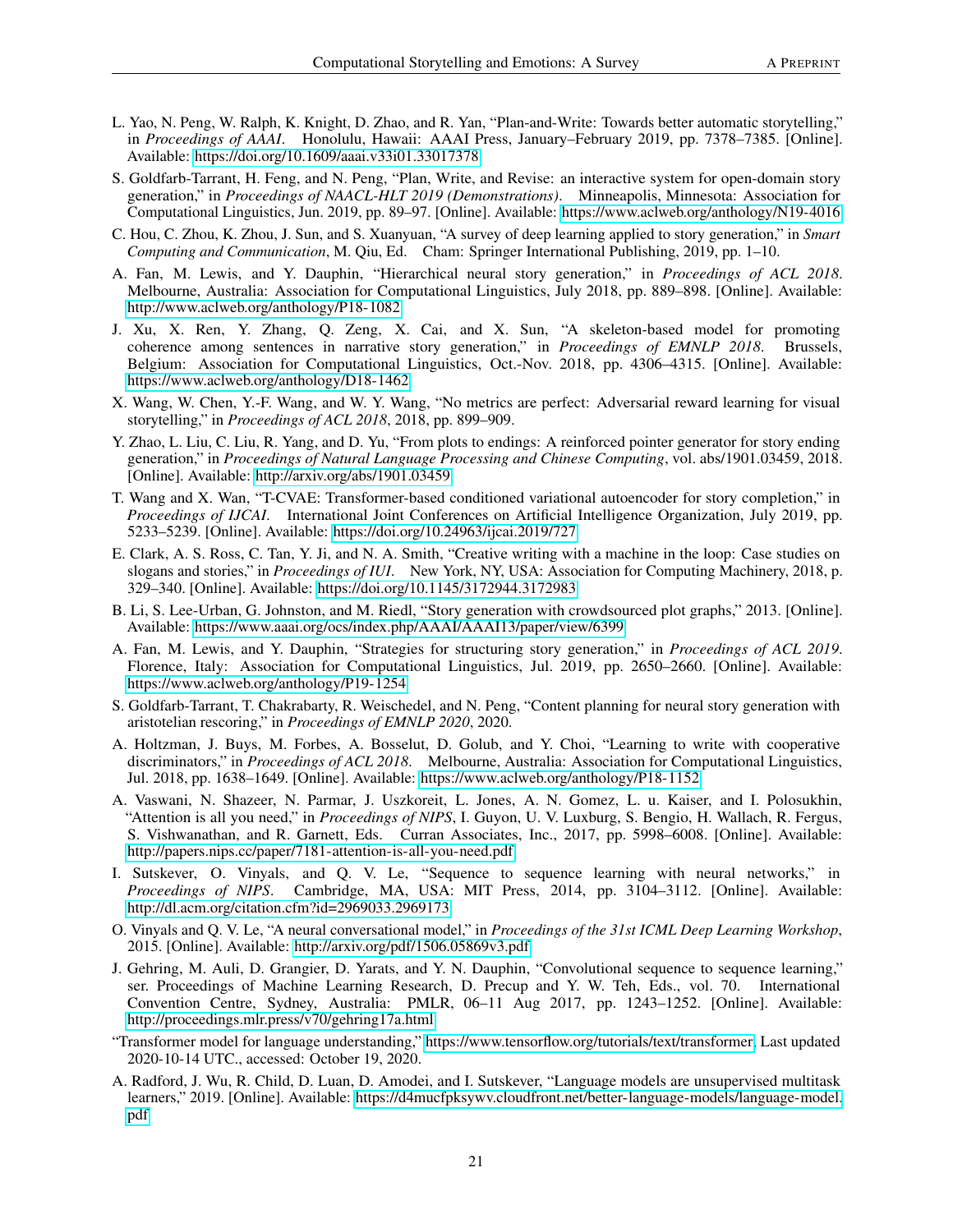- <span id="page-21-0"></span>Z. Yang, Z. Dai, Y. Yang, J. Carbonell, R. R. Salakhutdinov, and Q. V. Le, "XLNet: Generalized autoregressive pretraining for language understanding," in *Proceedings of NeurIPS*, H. Wallach, H. Larochelle, A. Beygelzimer, F. d'Alché-Buc, E. Fox, and R. Garnett, Eds. Curran Associates, Inc., 2019, pp. 5753–5763. [Online]. Available: <http://papers.nips.cc/paper/8812-xlnet-generalized-autoregressive-pretraining-for-language-understanding.pdf>
- <span id="page-21-1"></span>M. Lewis, Y. Liu, N. Goyal, M. Ghazvininejad, A. Mohamed, O. Levy, V. Stoyanov, and L. Zettlemoyer, "BART: Denoising sequence-to-sequence pre-training for natural language generation, translation, and comprehension," in *Proceedings of ACL 2020*. Online: Association for Computational Linguistics, Jul. 2020, pp. 7871–7880. [Online]. Available:<https://www.aclweb.org/anthology/2020.acl-main.703>
- <span id="page-21-2"></span>S. Rothe, S. Narayan, and A. Severyn, "Leveraging pre-trained checkpoints for sequence generation tasks," *TACL*, vol. 8, pp. 264–280, 2020.
- <span id="page-21-3"></span>C. Raffel, N. Shazeer, A. Roberts, K. Lee, S. Narang, M. Matena, Y. Zhou, W. Li, and P. J. Liu, "Exploring the limits of transfer learning with a unified text-to-text transformer," *Journal of Machine Learning Research*, vol. 21, no. 140, pp. 1–67, 2020. [Online]. Available:<http://jmlr.org/papers/v21/20-074.html>
- <span id="page-21-4"></span>W. Qi, Y. Yan, Y. Gong, D. Liu, N. Duan, J. Chen, R. Zhang, and M. Zhou, "Prophetnet: Predicting future n-gram for sequence-to-sequence pre-training," in *Proceedings of EMNLP 2020*. Punta Cana, Dominican Republic: Association for Computational Linguistics, November 2020.
- <span id="page-21-5"></span>S. Roller, E. Dinan, N. Goyal, D. Ju, M. Williamson, Y. Liu, J. Xu, M. Ott, K. Shuster, E. M. Smith, Y.-L. Boureau, and J. Weston, "Recipes for building an open-domain chatbot," 2020.
- <span id="page-21-6"></span>J. Zhang, Y. Zhao, M. Saleh, and P. J. Liu, "Pegasus: Pre-training with extracted gap-sentences for abstractive summarization," 2020.
- <span id="page-21-7"></span>N. S. Keskar, B. McCann, L. R. Varshney, C. Xiong, and R. Socher, "Ctrl: A conditional transformer language model for controllable generation," *arXiv preprint arXiv:1909.05858*, 2019.
- <span id="page-21-8"></span>M. Shoeybi, M. Patwary, R. Puri, P. LeGresley, J. Casper, and B. Catanzaro, "Megatron-lm: Training multi-billion parameter language models using model parallelism," 2020.
- <span id="page-21-9"></span>J. Guan, F. Huang, Z. Zhao, X. Zhu, and M. Huang, "A knowledge-enhanced pretraining model for commonsense story generation," *TACL*, vol. 8, pp. 93–108, 2020. [Online]. Available: [https://doi.org/10.1162/tacl\\_a\\_00302](https://doi.org/10.1162/tacl_a_00302)
- <span id="page-21-10"></span>H. Rashkin, A. Celikyilmaz, Y. Choi, and J. Gao, "Plotmachines: Outline-conditioned generation with dynamic plot state tracking," 2020.
- <span id="page-21-11"></span>A. Nguyen, J. Clune, Y. Bengio, A. Dosovitskiy, and J. Yosinski, "Plug & play generative networks: Conditional iterative generation of images in latent space," in *Proceedings of the IEEE Conference on Computer Vision and Pattern Recognition*. IEEE, 2017.
- <span id="page-21-12"></span>L. Qin, V. Shwartz, P. West, C. Bhagavatula, J. D. Hwang, R. Le Bras, A. Bosselut, and Y. Choi, "Back to the future: Unsupervised backprop-based decoding for counterfactual and abductive commonsense reasoning," in *Proceedings of EMNLP 2020*. Online: Association for Computational Linguistics, Nov. 2020, pp. 794–805. [Online]. Available: <https://www.aclweb.org/anthology/2020.emnlp-main.58>
- <span id="page-21-13"></span>J. O. Zhang, A. Sax, A. Zamir, L. Guibas, and J. Malik, "Side-tuning: A baseline for network adaptation via additive side networks," in *Proceedings of ECCV*, A. Vedaldi, H. Bischof, T. Brox, and J.-M. Frahm, Eds. Cham: Springer International Publishing, 2020, pp. 698–714.
- <span id="page-21-14"></span>Y. Zeldes, D. Padnos, O. Sharir, and B. Peleg, "Technical report: Auxiliary tuning and its application to conditional text generation," 2020.
- <span id="page-21-15"></span>B. Krause, A. D. Gotmare, B. McCann, N. S. Keskar, S. Joty, richard socher, and N. Rajani, "Gedi: Generative discriminator guided sequence generation," 2021. [Online]. Available: [https://openreview.net/forum?id=](https://openreview.net/forum?id=TJSOfuZEd1B) [TJSOfuZEd1B](https://openreview.net/forum?id=TJSOfuZEd1B)
- <span id="page-21-16"></span>D. Ippolito, D. Grangier, C. Callison-Burch, and D. Eck, "Unsupervised hierarchical story infilling," in *Proceedings of the First Workshop on Narrative Understanding*. Minneapolis, Minnesota: Association for Computational Linguistics, Jun. 2019, pp. 37–43. [Online]. Available:<https://www.aclweb.org/anthology/W19-2405>
- <span id="page-21-17"></span>T. August, M. Sap, E. Clark, K. Reinecke, and N. A. Smith, "Exploring the effect of author and reader identity in online story writing: the STORIESINTHEWILD corpus." in *Proceedings of the First Joint Workshop on Narrative Understanding, Storylines, and Events*. Online: Association for Computational Linguistics, Jul. 2020, pp. 46–54. [Online]. Available:<https://www.aclweb.org/anthology/2020.nuse-1.6>
- <span id="page-21-18"></span>C.-W. Liu, R. Lowe, I. Serban, M. Noseworthy, L. Charlin, and J. Pineau, "How not to evaluate your dialogue system: An empirical study of unsupervised evaluation metrics for dialogue response generation," in *Proceedings of EMNLP 2016*. Austin, Texas: Association for Computational Linguistics, November 2016, pp. 2122–2132. [Online]. Available:<https://aclweb.org/anthology/D16-1230>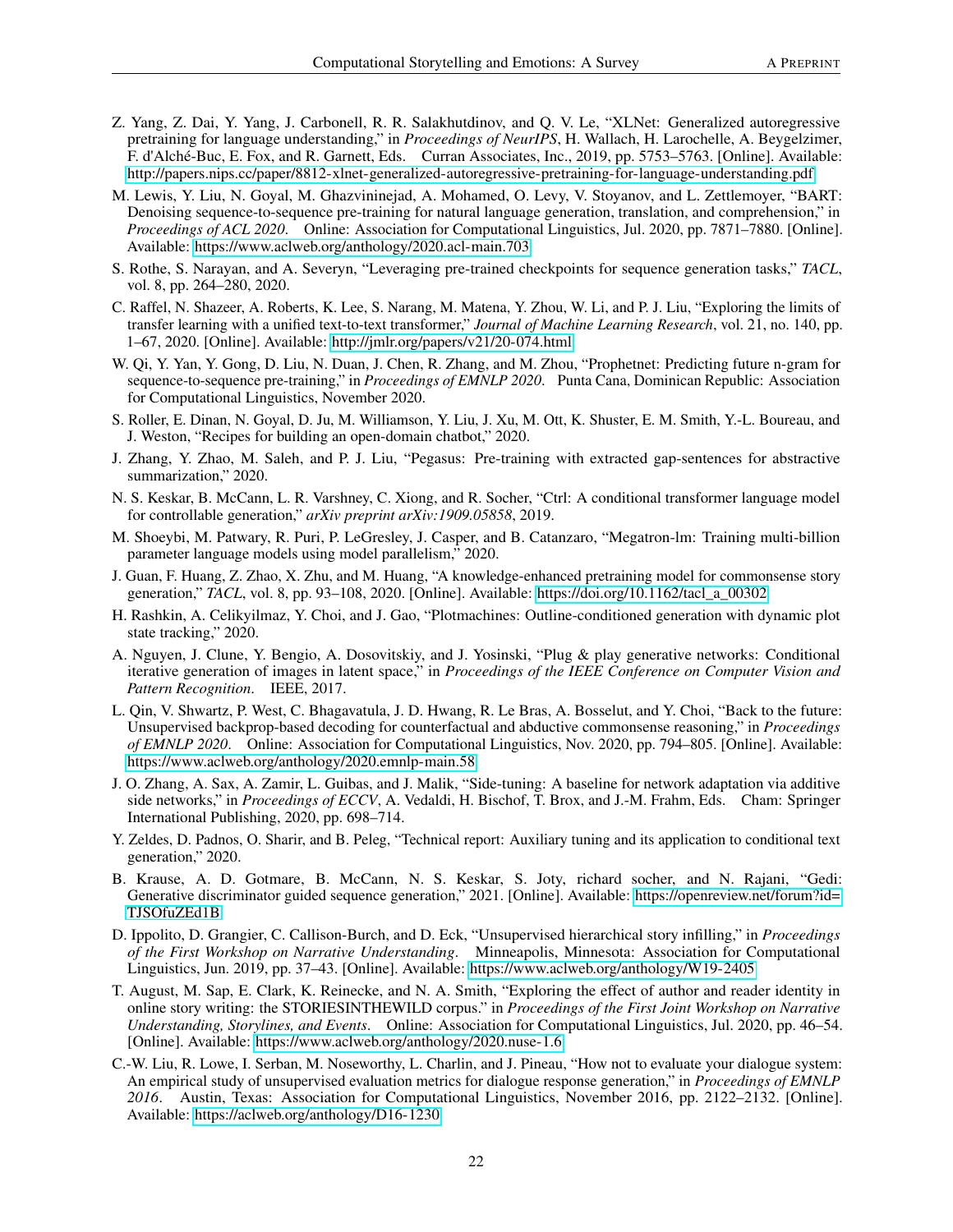- <span id="page-22-0"></span>J. Novikova, O. Dušek, A. Cercas Curry, and V. Rieser, "Why we need new evaluation metrics for NLG," in *Proceedings of EMNLP 2017*. Copenhagen, Denmark: Association for Computational Linguistics, Sep. 2017, pp. 2241–2252. [Online]. Available:<https://www.aclweb.org/anthology/D17-1238>
- <span id="page-22-1"></span>A. Chaganty, S. Mussmann, and P. Liang, "The price of debiasing automatic metrics in natural language evalaution," in *Proceedings of ACL 2018*. Melbourne, Australia: Association for Computational Linguistics, Jul. 2018, pp. 643–653. [Online]. Available:<https://www.aclweb.org/anthology/P18-1060>
- <span id="page-22-2"></span>A. Gatt and E. Krahmer, "Survey of the state of the art in natural language generation: Core tasks, applications and evaluation," *Journal of Artificial Intelligence Research*, vol. 61, no. 1, pp. 65–170, 2018.
- <span id="page-22-3"></span>T. Hashimoto, H. Zhang, and P. Liang, "Unifying human and statistical evaluation for natural language generation," in *Proceedings of NAACL-HLT 2019*. Minneapolis, Minnesota: Association for Computational Linguistics, Jun. 2019, pp. 1689–1701. [Online]. Available:<https://www.aclweb.org/anthology/N19-1169>
- <span id="page-22-4"></span>M. Cavazza, D. Pizzi, F. Charles, T. Vogt, and E. André, "Emotional input for character-based interactive storytelling," in *Proceedings of AAMAS*. Richland, SC: International Foundation for Autonomous Agents and Multiagent Systems, 2009, p. 313–320.
- <span id="page-22-5"></span>K. Shuster, S. Humeau, A. Bordes, and J. Weston, "Image-chat: Engaging grounded conversations," in *Proceedings of ACL 2020*. Online: Association for Computational Linguistics, Jul. 2020, pp. 2414–2429. [Online]. Available: <https://www.aclweb.org/anthology/2020.acl-main.219>
- <span id="page-22-6"></span>C. Donahue, M. Lee, and P. Liang, "Enabling language models to fill in the blanks," in *Proceedings of ACL 2020*. Online: Association for Computational Linguistics, Jul. 2020, pp. 2492–2501. [Online]. Available: <https://www.aclweb.org/anthology/2020.acl-main.225>
- <span id="page-22-7"></span>Y. Huang, Y. Zhang, O. Elachqar, and Y. Cheng, "INSET: Sentence infilling with INter-SEntential transformer," in *Proceedings of ACL 2020*. Online: Association for Computational Linguistics, Jul. 2020, pp. 2502–2515. [Online]. Available:<https://www.aclweb.org/anthology/2020.acl-main.226>
- <span id="page-22-8"></span>S. Wang, G. Durrett, and K. Erk, "Narrative interpolation for generating and understanding stories," 2020.
- <span id="page-22-9"></span>V. Clarke, V. Braun, H. Frith, and N. Moller, "Editorial introduction to the special issue: Using story completion methods in qualitative research," *Qualitative Research in Psychology*, vol. 16, no. 1, pp. 1–20, 2019. [Online]. Available:<https://doi.org/10.1080/14780887.2018.1536378>
- <span id="page-22-10"></span>M. Roemmele, "Inspiration through observation: Demonstrating the influence of automatically generated text on creative writing," in *Proceedings of ICCC 2021*. Association for Computational Creativity (ACC), September 2021.
- <span id="page-22-11"></span>C. Bhagavatula, R. L. Bras, C. Malaviya, K. Sakaguchi, A. Holtzman, H. Rashkin, D. Downey, W. tau Yih, and Y. Choi, "Abductive commonsense reasoning," in *Proceedings of ICLR*, 2020. [Online]. Available: <https://openreview.net/forum?id=Byg1v1HKDB>
- <span id="page-22-12"></span>J. R. Hobbs, M. E. Stickel, D. E. Appelt, and P. Martin, "Interpretation as abduction," *Artificial Intelligence*, vol. 63, no. 1, pp. 69–142, 1993. [Online]. Available:<https://www.sciencedirect.com/science/article/pii/0004370293900154>
- <span id="page-22-13"></span>P. Norvig, "Inference in text understanding," in *Proceedings of AAAI*. AAAI Press, 1987, p. 561–565.
- <span id="page-22-14"></span>E. Charniak and S. E. Shimony, "Probabilistic semantics for cost based abduction," in *Proceedings of AAAI*. AAAI Press, 1990, p. 106–111.
- <span id="page-22-15"></span>C. S. Peirce, C. Hartshorne, and P. Weiss, *Collected Papers of C. S. Peirce. Vol. V. Pragmatism and Pragmaticism*. University of Chicago Press, 1937, vol. 4, no. 1.
- <span id="page-22-16"></span>H. Andersen, "Abductive and deductive change," *Language*, vol. 49, no. 4, pp. 765–793, 1973. [Online]. Available: <http://www.jstor.org/stable/412063>
- <span id="page-22-17"></span>J. Pearl, "Reasoning with cause and effect," *AI Magazine*, vol. 23, no. 1, p. 95, Mar. 2002. [Online]. Available: <https://ojs.aaai.org/index.php/aimagazine/article/view/1612>
- <span id="page-22-18"></span>J. Pearl and D. Mackenzie, *The Book of Why: The New Science of Cause and Effect*, 1st ed. USA: Basic Books, Inc., 2018.
- <span id="page-22-19"></span>Y. Zhu, R. Song, Z. Dou, J.-Y. NIE, and J. Zhou, "ScriptWriter: Narrative-guided script generation," in *Proceedings of ACL 2020*. Online: Association for Computational Linguistics, Jul. 2020, pp. 8647–8657. [Online]. Available: <https://www.aclweb.org/anthology/2020.acl-main.765>
- <span id="page-22-20"></span>T. Chakrabarty, S. Muresan, and N. Peng, "Generating similes effortlessly like a pro: A style transfer approach for simile generation," in *Proceedings of EMNLP 2020*, 2020.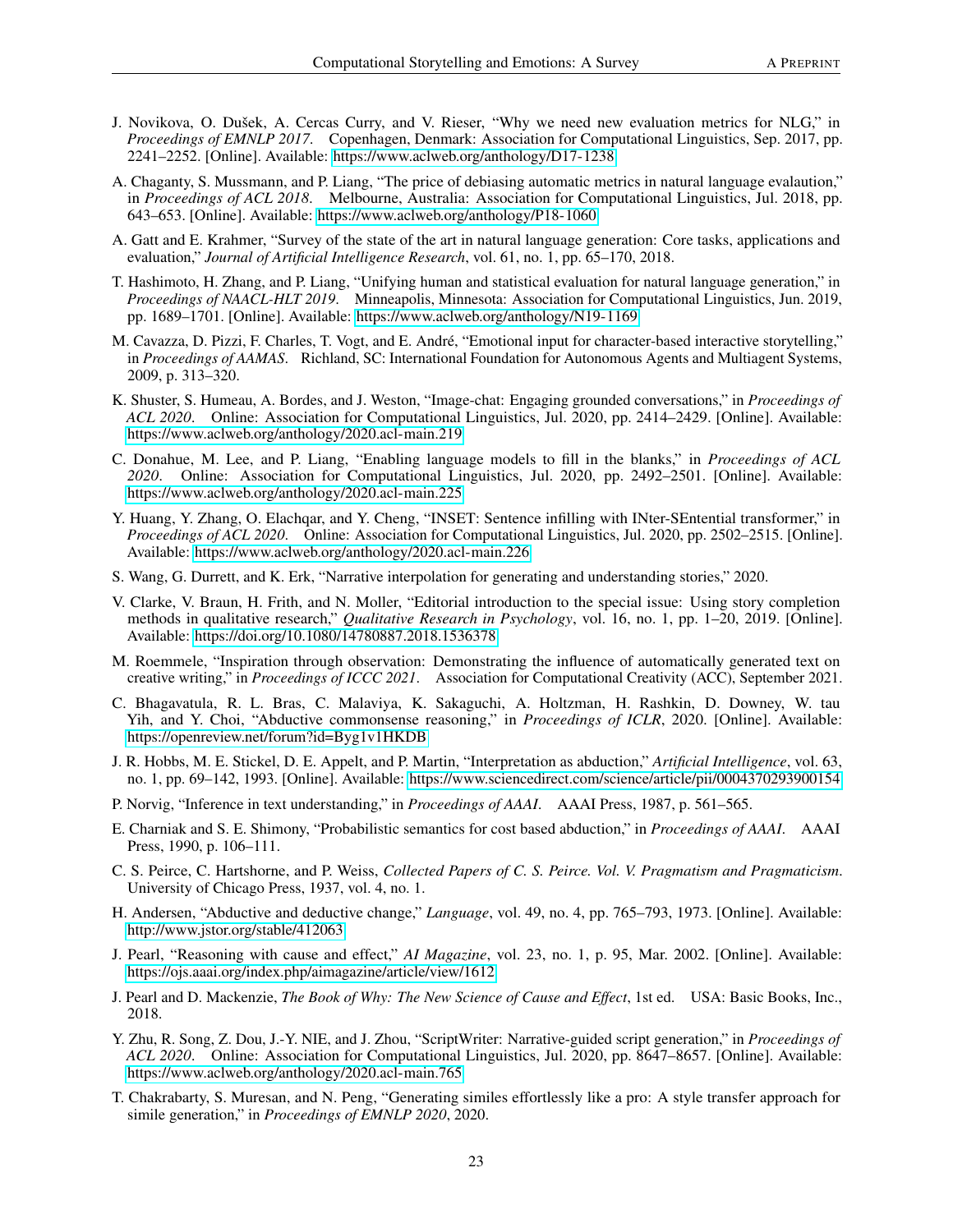- <span id="page-23-0"></span>S. Kar, G. Aguilar, M. Lapata, and T. Solorio, "Multi-view story characterization from movie plot synopses and reviews," in *Proceedings of EMNLP 2020*. Punta Cana, Dominican Republic: Association for Computational Linguistics, November 2020.
- <span id="page-23-1"></span>A. Calderwood, V. Qiu, K. Gero, and L. B. Chilton, "How novelists use generative language models: An exploratory user study," in *HAI-GEN+user2agent@IUI*, 2020.
- <span id="page-23-2"></span>H. Osone, J.-L. Lu, and Y. Ochiai, *BunCho: AI Supported Story Co-Creation via Unsupervised Multitask Learning to Increase Writers*' *Creativity in Japanese*. New York, NY, USA: Association for Computing Machinery, 2021. [Online]. Available:<https://doi.org/10.1145/3411763.3450391>
- <span id="page-23-3"></span>A. Yuan, A. Coenen, E. Reif, and D. Ippolito, "Wordcraft: Story writing with large language models," in *Proceedings of IUI*. New York, NY, USA: Association for Computing Machinery, 2022, p. 841–852. [Online]. Available: <https://doi.org/10.1145/3490099.3511105>
- <span id="page-23-4"></span>D. Sander, "Models of emotion: the affective neuroscience approach," *The Cambridge Handbook of Human Affective Neuroscience*, pp. 5–53, 01 2013.
- <span id="page-23-5"></span>C. Darwin, *On the Origin of Species by Means of Natural Selection*. London: Murray, 1859, or the Preservation of Favored Races in the Struggle for Life.
- <span id="page-23-6"></span>——, *The descent of man and selection in relation to sex*. London: John Murray, Albemarle Street, 1871.
- <span id="page-23-7"></span>——, *The Expression of the Emotions in Man and Animals*, 1872, the original was published 1898 by Appleton, New York. Reprinted 1965 by the University of Chicago Press, Chicago and London,.
- <span id="page-23-8"></span>S. S. Tomkins and R. McCarter, "What and where are the primary affects? some evidence for a theory," *Perceptual and Motor Skills*, vol. 18, no. 1, pp. 119–158, 1964, pMID: 14116322. [Online]. Available: <https://doi.org/10.2466/pms.1964.18.1.119>
- <span id="page-23-9"></span>L. F. Barrett, *How emotions are made: The secret life of the brain.* Boston, MA: Houghton Mifflin Harcourt, 2017.
- <span id="page-23-10"></span>L. Barrett, "Hypotheses about emotional development in the theory of constructed emotion: A response to developmental perspectives on how emotions are made," *Human Development*, vol. 64, pp. 1–3, 09 2020.
- <span id="page-23-11"></span>J. A. Russell, "Is there universal recognition of emotion from facial expression? a review of the cross-cultural studies." *Psychological bulletin*, vol. 115 1, pp. 102–41, 1994.
- <span id="page-23-12"></span>L. F. Barrett, "The theory of constructed emotion: an active inference account of interoception and categorization," *Social Cognitive and Affective Neuroscience*, vol. 12, no. 1, pp. 1–23, 10 2016. [Online]. Available: <https://doi.org/10.1093/scan/nsw154>
- <span id="page-23-13"></span>D. L. Diab, L. Yerian, P. Schauer, S. R. Kashyap, R. Lopez, L. Hazen, and A. E. Feldstein, "Emotional Granularity and Borderline Personality Disorder Michael," *Journal of Abnormal Psychology*, vol. 120, no. 2, pp. 414–426, 2011.
- <span id="page-23-14"></span>A. S. Cowen and D. Keltner, "Self-report captures 27 distinct categories of emotion bridged by continuous gradients," *Proceedings of the National Academy of Sciences*, 2017. [Online]. Available: <https://www.pnas.org/content/early/2017/08/30/1702247114>
- <span id="page-23-15"></span>P. E. Clayson and M. J. Larson, "The impact of recent and concurrent affective context on cognitive control: An erp study of performance monitoring," *International Journal of Psychophysiology*, vol. 143, pp. 44 – 56, 2019. [Online]. Available:<http://www.sciencedirect.com/science/article/pii/S0167876019301795>
- <span id="page-23-16"></span>M. Gendron, K. A. Lindquist, L. Barsalou, and L. F. Barrett, "Emotion words shape emotion percepts," *Emotion (Washington, D.C.)*, vol. 12, no. 2, pp. 314–325, Apr 2012, 22309717[pmid]. [Online]. Available: <https://pubmed.ncbi.nlm.nih.gov/22309717>
- <span id="page-23-17"></span>M. Yik, S. C. Widen, and J. A. Russell, "The within-subjects design in the study of facial expressions," *Cognition and Emotion*, vol. 27, no. 6, pp. 1062–1072, 2013, pMID: 23390928. [Online]. Available: <https://doi.org/10.1080/02699931.2013.763769>
- <span id="page-23-18"></span>N. L. Nelson and J. A. Russell, "A facial expression of pax: Assessing children's "recognition" of emotion from faces," *Journal of Experimental Child Psychology*, vol. 141, pp. 49 – 64, 2016. [Online]. Available: <http://www.sciencedirect.com/science/article/pii/S0022096515001836>
- <span id="page-23-19"></span>L. Martin, P. Ammanabrolu, X. Wang, W. Hancock, S. Singh, B. Harrison, and M. Riedl, "Event representations for automated story generation with deep neural nets," 2018. [Online]. Available: <https://aaai.org/ocs/index.php/AAAI/AAAI18/paper/view/17046>
- <span id="page-23-20"></span>M. Sims, J. H. Park, and D. Bamman, "Literary event detection," in *Proceedings of ACL 2019*. Florence, Italy: Association for Computational Linguistics, Jul. 2019, pp. 3623–3634. [Online]. Available: <https://www.aclweb.org/anthology/P19-1353>